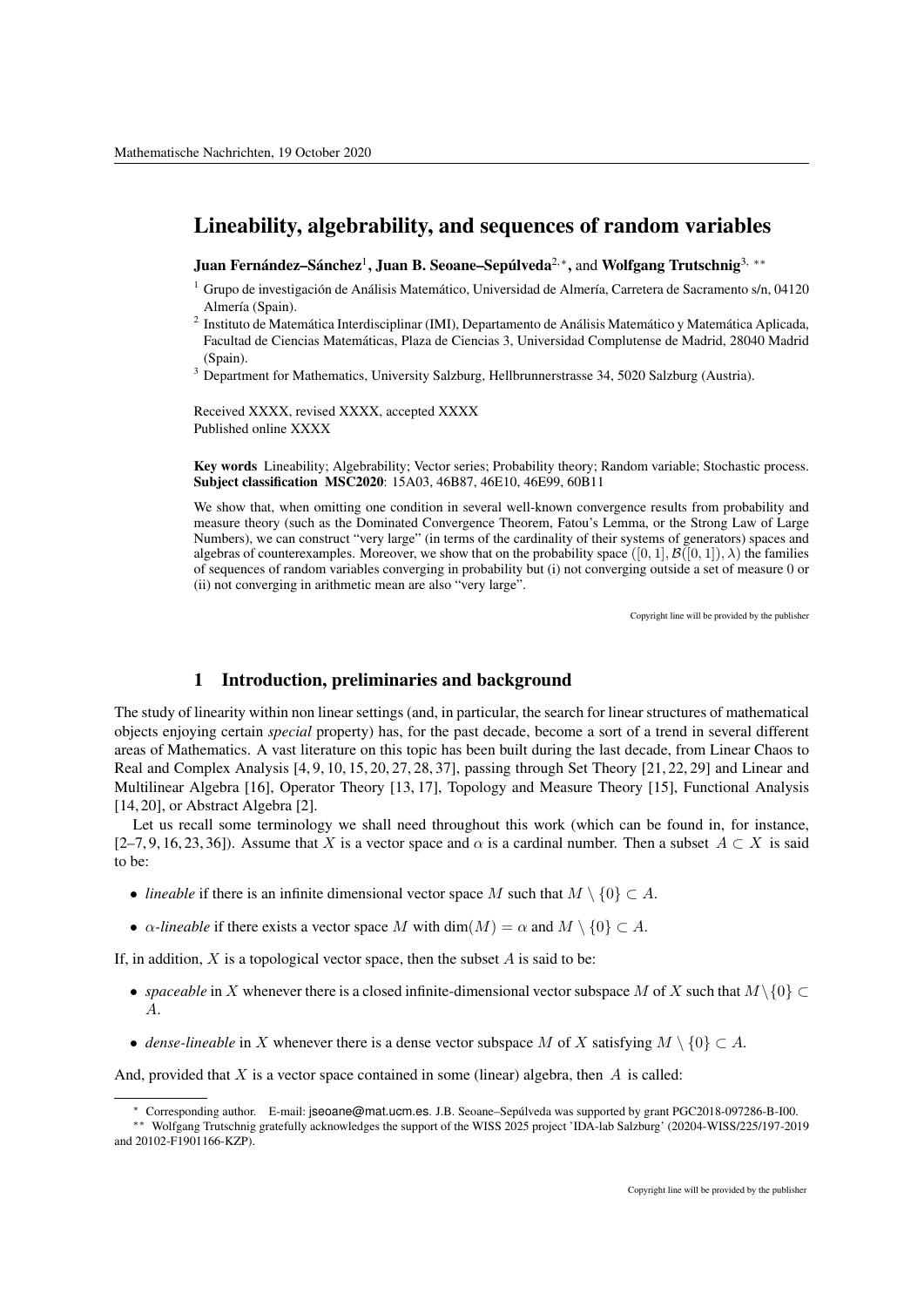- *algebrable* if there is an algebra M so that  $M \setminus \{0\} \subset A$  and M is infinitely generated, that is, the cardinality of any system of generators of  $M$  is infinite.
- *strongly*  $\alpha$ -*algebrable* if there exists an  $\alpha$ -generated *free* algebra M with  $M \setminus \{0\} \subset A$ . Recall that if X is contained in a commutative algebra, then a set  $B \subset X$  is a generating set of some free algebra contained in A if and only if for any  $N \in \mathbb{N}$ , any nonzero polynomial P in N variables without constant term and any distinct  $f_1, \ldots, f_N \in B$ , we have  $P(f_1, \ldots, f_N) \in A \setminus \{0\}.$

Recall that a *Riesz space*, also called a vector lattice, is a partially ordered (with, say, the order  $\prec$ ) vector space X where the order structure is a lattice, that is, the order  $\prec$  satisfies the following properties for every pair of vectors  $x, y \in X$ : there is a supremum  $x \vee y \in X$ ; for any  $z \in X$  and any scalar  $\alpha > 0$ , the fact  $x \prec y$ implies  $x + z \leq y + z$  and  $\alpha x \leq \alpha y$ . Then the existence of infimum  $x \wedge y \in X$  is automatically satisfied; namely,  $x \wedge y = -((-x) \vee (-y))$ . Also, if given  $x, y \in X$  we have that neither  $x \preceq y$  nor  $y \preceq x$  then we shall say that  $x$  and  $y$  are non-comparable or incomparable.

A *Banach lattice* is a Riesz space X endowed with a norm  $\|\cdot\|$  such that  $(X, \|\cdot\|)$  is a Banach space and  $|x| \le |y|$  implies  $||x|| \le ||y||$ , where  $|z| := z \vee (-z)$ . See, for instance, the book [35] for fundamentals of Banach lattices.

Finally, and as a variation of the notion of "latticeable" introduced in [36] by T. Oikhberg, let us present the following notion.

**Definition 1.1** Suppose that X is a Riesz space and that  $\alpha$  is a cardinal number. Then a set  $A \subset X$  is said to be:

- $\alpha$ –*Riesz-latticeable* if there exists a Riesz space M such that  $M \setminus \{0\} \subset A$  and M is a vector space of dimension  $\alpha$ .
- $\alpha$ *-incomparably-latticeable* if there exists a lattice M such that  $M \setminus \{0\} \subset A$  and M contains  $\alpha$  incomparable vectors.
- $\alpha$ *-incomparably-Riesz-latticeable* if there exists a Riesz space M such that  $M \setminus \{0\} \subset A$  and M is a  $\alpha$ -dimensional vector space with a basis of incomparable vectors.

One of the earliest results in this direction was provided by V. I. Gurariy, who showed that the set of Weierstrass' monsters (continuous nowhere differentiable functions in  $\mathbb{R}$ ) is lineable [30]. Also, and more recently, Enflo et al. [27] proved that, for every infinite dimensional closed subspace X of  $\mathcal{C}[0, 1]$ , the set of functions in X having infinitely many zeros in  $[0, 1]$  is spaceable in X. Negative results have also been obtained within this area of research. Indeed, let V stand for a subspace of  $\mathcal{C}(\mathbb{R})$  such that every nonzero function in V attains its maximum at one (and only one) point, then  $\dim(V) < 2$ , that is, we cannot have lineability in this case ([12]).

The aim of this paper is twofold, firstly to continue with the ongoing research within this area of study (providing both new results and directions of research) and, secondly, to complete and improve some results on algebraic genericity within the framework of Probability Theory and Stochastic Processes established in [24] (see, also, [8] for more results in this direction of research).

Although it is a trivial notion, and in order to avoid confusion, we will say that a sequence  $(s_n)_{n\in\mathbb{N}}$  of real numbers *diverges* to  $+\infty$  (in which case we will write  $\lim_{n\to\infty} s_n = +\infty$ ) if and only if for every  $L \in \mathbb{R}$  there exists some index  $n_0 = n_0(L) \in \mathbb{N}$  such that  $s_n > L$  for all  $n \geq n_0$ .

As an standard terminology, given measure space  $(\Omega, \mathcal{A}, \mu)$ , we will let  $\mathcal{M}(\Omega, \mathcal{A}, \mu)$  denote the family of all measurable, real-valued functions on  $(\Omega, \mathcal{A}, \mu)$ . Also,  $\lambda$  stands for the Lebesgue measure and B denotes the Borel sets, as usual. In case  $\mathbb P$  is a probability measure we will refer to  $\mathcal M(\Omega,\mathcal A,\mathbb P)$  as the family of all (realvalued) random variables on  $(\Omega, \mathcal{A}, \mathbb{P})$ . Whenever no confusion may arise we will simply write M in the sequel. Analogously,  $\mathcal{M}_{0,1}$  will denote the family corresponding to the probability space  $([0,1], \mathcal{B}([0,1]), \lambda)$  (we make use of standard measure theory notation).

For every measure  $\mu$  we will write  $[\mu]$  if the property of consideration holds for all  $\omega$  outside a set  $N \in \mathcal{A}$ fulfilling  $\mu(N) = 0$ . As usual,  $\mathbb{E}(X)$  will denote the expectation of the random variable X,  $\mathbf{1}_A$  will denote the indicator of the set A. Moreover, c shall stand, as usual, for the cardinality of the continuum and  $\aleph_0$  for the cardinality of the natural numbers N.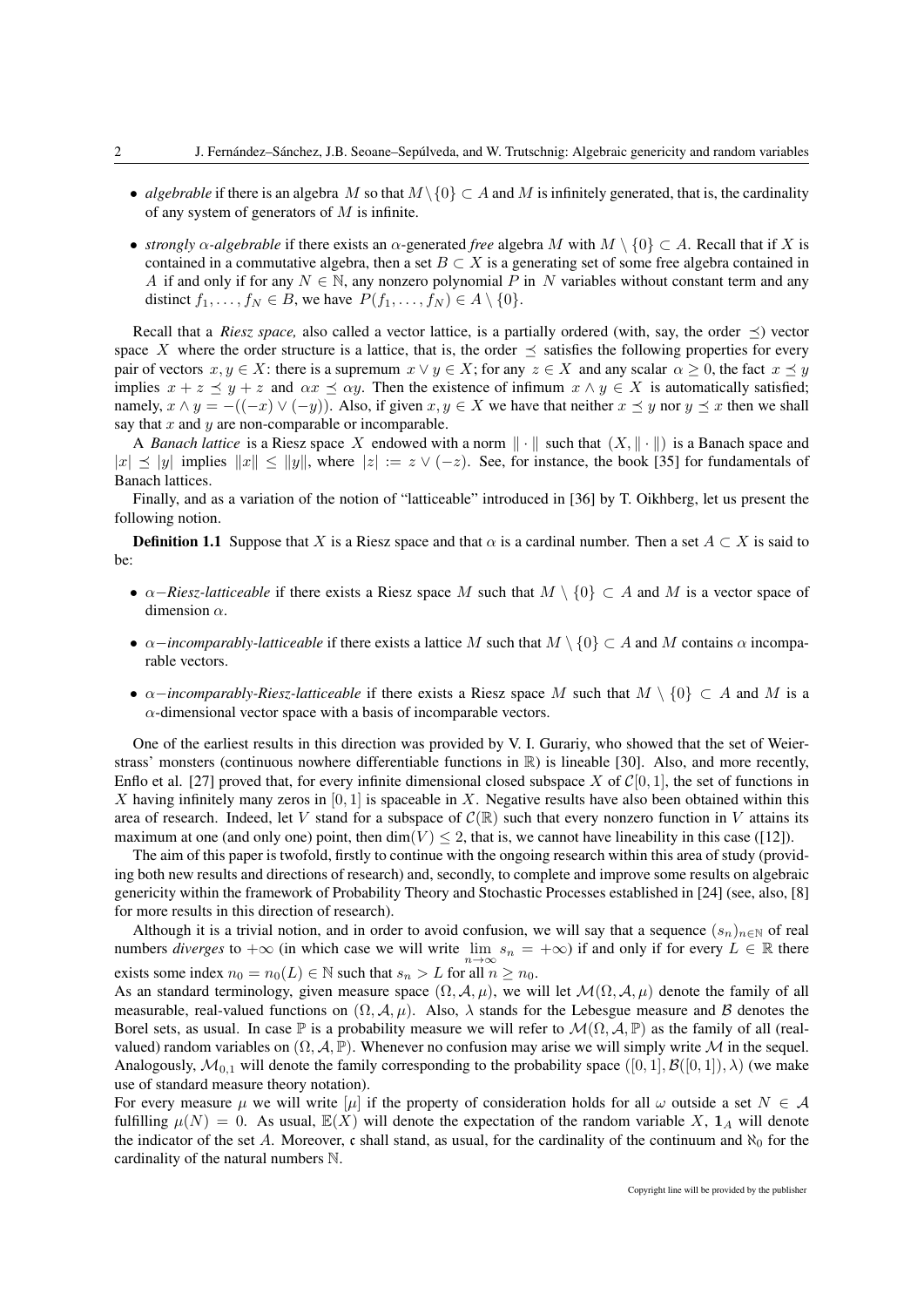## 2 The results

We start with the following simple lemma which, however, is key for Theorem 2.2. In the lemma and subsequently we will write  $[N] := \{1, \ldots, N\}$  for every  $N \in \mathbb{N}$ .

**Lemma 2.1** *Suppose that*  $(\Omega, \mathcal{A}, \mathbb{P})$  *is a probability space which is not isomorphic to*  $([N], 2^{[N]}, \mu)$  *for any*  $N \in \mathbb{N}$ . Then there exists a partition  $B_1, B_2, \ldots \in \mathcal{A}$  of  $\Omega$  such that  $\mathbb{P}(B_n) > 0$  for every  $n \in \mathbb{N}$ .

Proof. Considering that  $(\Omega, \mathcal{A}, \mathbb{P})$  is not isomorphic to  $([N], 2^{[N]}, \mu)$  for any probability measure on  $2^{[N]}$ and any  $N \in \mathbb{N}$  it suffices to consider the following three cases:

a) Suppose that  $(\Omega, \mathcal{A}, \mathbb{P})$  has no atoms. Then according to [25,38] we can find an increasing family  $(E_x)_{x \in [0,1]}$ of measurable sets such that  $\mathbb{P}(E_x) = x$  holds for every  $x \in [0, 1]$ . Setting  $B_n := E_{\frac{1}{n}} \cap (E_{\frac{1}{n+1}})^c$  for every  $n \ge 2$ as well as  $B_1 := (E_{\frac{1}{2}})^c$  yields a partition  $B_1, B_2, \ldots \in A$  with the desired property.

b) If  $(\Omega, \mathcal{A}, \mathbb{P})$  has infinitely many atoms  $A_2, A_3, \ldots \in \mathcal{A}$  then, without loss of generality, we may assume that these atoms are pairwise disjoint. Set  $A_1 := (\bigcup_{n=2}^{\infty} A_n)^c$ . If  $\mathbb{P}(A_1) > 0$  then defining  $B_n := A_n$  for every  $n \in \mathbb{N}$  yields a partition with the desired property. If we have  $\mathbb{P}(A_1) = 0$  then  $(B_n)_{n \in \mathbb{N}}$ , defined by  $B_1 := A_1 \cup A_2, B_2 = A_3, B_3 = A_4, \dots$  is as desired.

c) If  $(\Omega, \mathcal{A}, \mathbb{P})$  has a finite number of atoms  $A_1, \ldots A_N$  then, by the hypothesis,  $\sum_{n=1}^N \mathbb{P}(A_i) < 1$ . As before we may assume that  $A_1, \ldots A_N$  are pairwise disjoint. Since  $\Omega' := \bigcap_{n=1}^N A_n^c$  fulfills  $\mathbb{P}(\Omega') > 0$  we can consider the non-atomic probability space  $(\Omega', A \cap \Omega', \mathbb{P}')$  with  $\mathbb{P}'$  being defined as  $\mathbb{P}'(A \cap \Omega') = \frac{\mathbb{P}(A \cap \Omega')}{\mathbb{P}(A \cap \Omega')}$  $\frac{(\Gamma + 12)}{\mathbb{P}(\Omega)}$  and apply a) to obtain a partition  $C_1, C_2, \ldots$  of  $\Omega'$  with  $\mathbb{P}'(C_i) > 0$  for every  $i \in \mathbb{N}$ . Therefore, setting  $B_i := A_i$  for every  $i \in \{1, \ldots, N\}$  as well as  $B_{j+N} := C_j$  for every  $j \in \mathbb{N}$  completes the proof.

Next, defining  $S_1$  as

$$
S_1 := \{ \mathcal{X} = (X_n)_{n \in \mathbb{N}} \in \mathcal{M}^{\mathbb{N}} : \exists X \in \mathcal{M} \text{ such that } X_n \to X [\mathbb{P}] \text{ and } \mathbb{E}(|X_n|) \to +\infty \text{ as } n \to \infty \}
$$

the following result (which shares deep connections with [24, theorem 1] and [8, theorem 10]) holds.

For the next result let us introduce the following notation. Given a probability space  $(\Omega, \mathcal{A}, \mathbb{P})$ , a space  $(\Omega_1, \mathcal{A}_1)$  and a measurable mapping (in particular, a random variable)  $X : (\Omega, \mathcal{A}) \to (\Omega_1, \mathcal{A}_1)$ ,  $\mathbb{P}^X$  stands for a probability defined on  $(\Omega_1, \mathcal{A}_1)$  as

$$
\mathbb{P}^X(A) := \mathbb{P}(X^{-1}(A))
$$

for every  $A \in \mathcal{A}_1$ .

**Theorem 2.2** *Suppose that*  $(\Omega, \mathcal{A}, \mathbb{P})$  *is as in Lemma 2.1. Then*  $\mathcal{S}_1$  *is strongly* c−*algebrable (and*  $\aleph_0$ −*incomparably*-*Riesz-latticeable.)*

Proof. According to Lemma 2.1 there exists a partition  $B_1, B_2, \ldots$  of  $\Omega$  such that  $\mathbb{P}(B_n) > 0$  for every  $n \in \mathbb{N}$ . Defining the random variable X by  $X := \sum_{n \in \mathbb{N}} n \mathbf{1}_{B_n}$  we obviously have  $\mathbb{P}^X(\mathbb{N}) = 1$  and  $p_n :=$  $\mathbb{P}^{X}(\{n\}) > 0$  for every  $n \in \mathbb{N}$ . Choose a sequence  $(r_n)_{n \in \mathbb{N}}$  of natural numbers verifying that  $\sum_{n=1}^{\infty} p_n e^{r_n} = +\infty$ 

and let  $\mathcal{H} \subseteq (1,2)$  denote a Hamel basis for R over Q. For every pair  $(\beta, n) \in (1,\infty) \times \mathbb{N}$  define the random variables  $X_n^{\beta}$ ,  $X^{\beta}$  as

$$
X_n^{\beta}(\omega) = e^{\beta r_{X(\omega)}} \mathbf{1}_{[1,n]}(X(\omega)),
$$

$$
X^{\beta}(\omega) = e^{\beta r_{X(\omega)}},
$$

and set  $\mathcal{X}^{\beta} = (X_1^{\beta}, X_2^{\beta}, \ldots)$ . For every  $\beta \in (1, \infty)$  we then have  $\lim_{n \to \infty} X_n^{\beta} = X^{\beta}$  [P] and

$$
\lim_{n \to \infty} \mathbb{E}(|X_n^{\beta}|) = \lim_{n \to \infty} \mathbb{E}(X_n^{\beta}) = \lim_{n \to \infty} \sum_{i=1}^n p_i e^{\beta r_i} = +\infty,
$$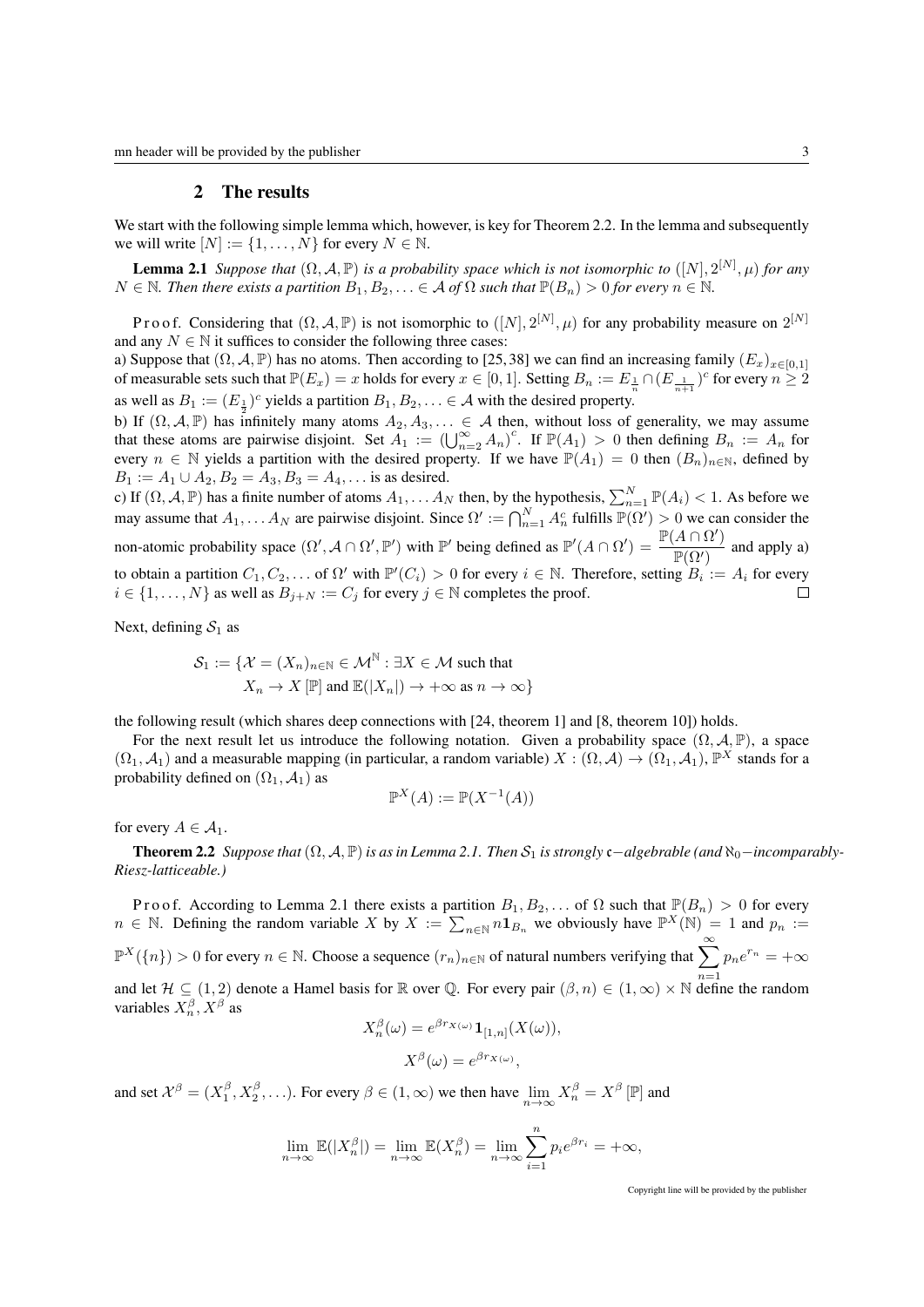i.e.,  $\mathcal{X}^{\beta} \in \mathcal{S}_1$  holds for every  $\beta \in (1,\infty)$ .

To prove this theorem it suffices to show that  $\{\mathcal{X}^h : h \in \mathcal{H}\}$  is algebraically independent and that it generates an algebra contained in  $S_1$ , which can be achieved as follows:

(i) Suppose that  $p : \mathbb{R}^s \to \mathbb{R}$  is a non-zero polynomial without constant term and that  $h_1, \ldots, h_s$  are different elements in H. Then, by expanding the polynomial evaluated on the  $h_i$ 's powers of  $X_n$  it is straightforward to see that there exists some  $m \in \mathbb{N}$  such that  $p(X_n^{h_1}, \ldots, X_n^{h_s})$  can be written as

$$
p(X_n^{h_1},\ldots,X_n^{h_s})=\sum_{i=1}^m \alpha_i X_n^{\beta_i}
$$

for every  $n \in \mathbb{N}$ . Thereby the coefficients  $\alpha_1, \ldots, \alpha_m \in \mathbb{R} \setminus \{0\}$  do not depend on n and  $1 < \beta_1 < \ldots <$  $\beta_m$  (notice that the property of H being a Hamel basis is essential for having  $m \geq 1$ ). Assume now that  $p(X_n^{h_1},...,X_n^{h_s})=0$  on  $\Omega$  for every  $n \in \mathbb{N}$ . Then for every  $n \in \mathbb{N}$  considering  $\omega \in B_n$  we obviously have  $p(\lambda_n^n, \ldots, \lambda_n^n) = 0$  on  $\Omega$  for every  $n \in \mathbb{N}$ . Then for every  $n \in \mathbb{N}$  consistently  $\sum_{i=1}^m \alpha_i e^{\beta_i r_n} = 0$ . On the other hand, considering  $\lim_{k \to \infty} r_k = +\infty$  yields

$$
\lim_{n \to \infty} \frac{\sum_{i=1}^{m} \alpha_i e^{\beta_i r_n}}{\alpha_m e^{\beta_m r_n}} = 1,
$$

which implies that

$$
\left| \sum_{i=1}^{m} \alpha_i e^{\beta_i r_n} \right| \ge \frac{1}{2} |\alpha_m| e^{\beta_m r_n} > 0 \tag{1}
$$

holds for sufficiently large  $n \in \mathbb{N}$ . Since the latter contradicts  $\alpha_m \neq 0$  and since p and  $h_1, \ldots, h_s \in \mathcal{H}$  were arbitrary,  $\{\mathcal{X}^h : h \in \mathcal{H}\}$  is algebraically independent.

(ii) Obviously  $p(X_n^{h_1},...,X_n^{h_n})$  for  $n \to \infty$ . To show that  $, \ldots, X_n^{h_s}$ ) converges P-almost everywhere to

$$
\lim_{n \to \infty} \mathbb{E}\left( |p(X_n^{h_1}, \dots, X_n^{h_s})| \right) = +\infty
$$

we can reuse inequality (1) to show that for sufficiently large  $k_0$  and  $n > k_0$  we have

$$
\mathbb{E}\left(|p(X_n^{h_1},\ldots,X_n^{h_s})|\right)=\sum_{k=1}^n p_k \left|\sum_{i=1}^m \alpha_i e^{\beta_i r_k}\right| \geq \sum_{k=k_0}^n p_k \frac{1}{2}|\alpha_m|e^{\beta_m r_k}.
$$

Since the right hand-side tends to  $+\infty$  as  $n \to \infty$ , the proof of the first statement is complete.

In order to prove the second assertion let  $(A_k)_{k\in\mathbb{N}}$  denote a countable partition of N into sets having, each of them, cardinality  $\aleph_0$ . Given  $A_1$  we can choose a sequence  $(a_{1,n})_{n\in\mathbb{N}}$  in  $[0,\infty)$  in such a way that  $a_{1,n}=0$  for every  $n \in A_1^c$ ,  $a_{1,n} > 1$  for every  $n \in A_1$ , and  $\sum_{n=1}^{\infty} a_{1,n} p_n = \infty$ . Proceed analogously for every  $k \in \mathbb{N}$  in order to define the sequence  $(a_{k,n})_{n\in\mathbb{N}}$  and for all  $(k,n)\in\mathbb{N}^2$  define the random variable  $Y_{k,n}:(\Omega,\mathcal{A},\mathbb{P})\to\mathbb{R}$ by

$$
Y_{k,n}(\omega) = a_{k,X(\omega)} \mathbf{1}_{[1,n]}(X(\omega)).
$$

Then, for every  $k \in \mathbb{N}$ , we obviously have  $\lim_{n \to \infty} Y_{k,n} = a_{k,X(\omega)} [\mathbb{P}]$ . Considering  $\mathbb{E}(|Y_{k,n}|) = \sum_{j=1}^{n} a_{k,j} p_j$ , it follows that  $(Y_{k,n})_{n\in\mathbb{N}}\in\mathcal{S}_1$  for every  $k\in\mathbb{N}$ . Moreover, the vector space M generated by  $(Y_{k,n})_{n\in\mathbb{N}}$  is contained in  $\mathcal{S}_1$  as well. Letting  $(U_n)_{n\in\mathbb{N}},(V_n)_{n\in\mathbb{N}}$  stand for elements in  $\mathcal{M}$ , we can find sequences  $(c_n^U)_{n\in\mathbb{N}}, (c_n^V)_{n\in\mathbb{N}}$ in R such that all but finitely many elements are different from 0 and  $U_n = \sum_{k=1}^{\infty} c_k^U \dot{Y}_{k,n}, V_n = \sum_{k=1}^{\infty} c_k^V Y_{k,n}$ holds for every  $n \in \mathbb{N}$ . The construction of  $Y_{k,n}$  implies that  $U = (U_n)_{n \in \mathbb{N}}$ ,  $\overline{V} = (V_n)_{n \in \mathbb{N}}$  fulfill

$$
(U \vee V)_n = \sum_{k=1}^{\infty} \max \{c_k^U, c_k^V\} Y_{k,n} \text{ and } (U \wedge V)_n = \sum_{k=1}^{\infty} \min \{c_k^U, c_k^V\} Y_{k,n},
$$

implying that  $U \vee V, U \wedge V \in \mathcal{M}$ . Since each pair  $(Y_{k_1,n})_{n \in \mathbb{N}}, (Y_{k_2,n})_{n \in \mathbb{N}}$  with  $k_1 \neq k_2$  is incomparable, this completes the proof.  $\Box$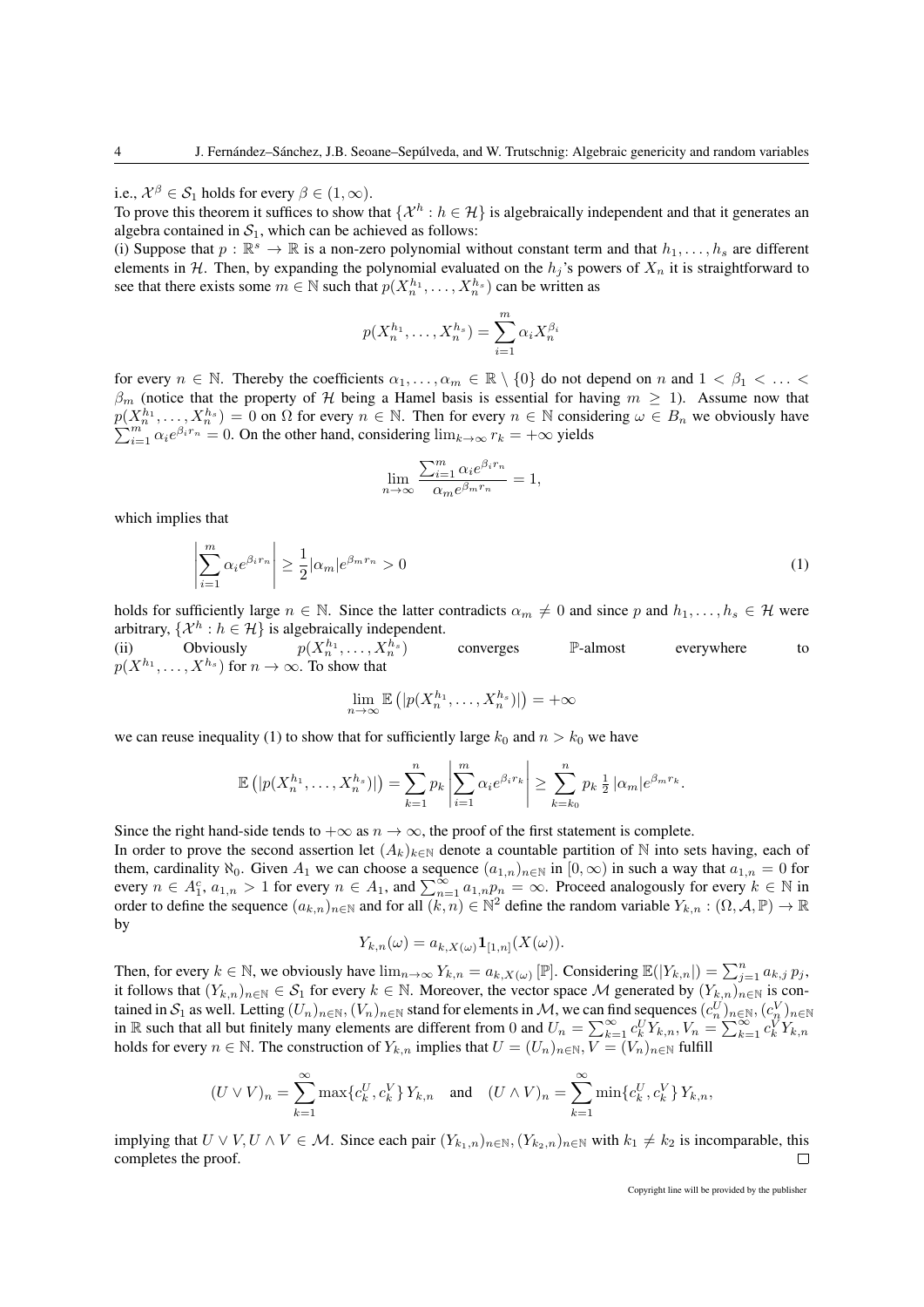Remark 2.3 *Notice that Theorem 2.2 is a stronger version of Theorem 1 in* [24] *in two respects: here algebrability instead of lineability is obtained and an algebraically independent set of cardinality* c *is constructed as well. Also, notice that additional assumptions on the probability space are necessary for Theorem 1 in* [24]*. In* fact, for the probability space  $(\{0,1\},2^{\{0,1\}},\frac{1}{2}(\delta_0+\delta_1))$ , e.g., the set  $\mathcal{S}_1$  is empty.

Slightly modifying the construction in the proof of Theorem 2.2 and setting

$$
X_n^h(\omega) = e^{hr_{X(\omega)}} \mathbf{1}_{[n,\infty)}(X(\omega))
$$

directly yields the following result on the family  $S_2$ 

$$
\mathcal{S}_2 := \{ \mathcal{X} = (X_n)_{n \in \mathbb{N}} \in \mathcal{M}^{\mathbb{N}} : X_n \to 0 [\mathbb{P}] \text{ and}
$$
  

$$
\mathbb{E}(|X_n|) = +\infty \text{ for every } n \in \mathbb{N} \}
$$

which can be regarded as being symmetric to the class  $S_1$ .

**Theorem 2.4** *Suppose that*  $(\Omega, \mathcal{A}, \mathbb{P})$  *is as in Lemma 2.1. Then*  $\mathcal{S}_2$  *is strongly* c−*algebrable.* 

For the next three results we will consider the probability space  $([0, 1], \mathcal{B}([0, 1]), \lambda)$ . For every  $\vartheta \in [0, 1]$  let  $R_{\vartheta} : [0, 1] \to [0, 1]$  denote the rotation by  $\vartheta$ , defined by

$$
R_{\vartheta}(x) = (x + \vartheta)(\text{mod } 1).
$$

Given  $s \in \mathbb{N}$  and  $\vartheta = (\vartheta_1, \dots \vartheta_s) \in [0, 1)^s$  we will refer to the mapping  $R_{\vartheta} : [0, 1]^s \to [0, 1)^s$ , defined by

$$
R_{\vartheta}(x_1,\ldots,x_d)=(R_{\vartheta_1}(x_1),\ldots,R_{\vartheta_s}(x_s))
$$

as rotation of  $[0, 1)<sup>s</sup>$ . It is well known (see [31,32]) that the orbit

$$
O_{R_{\vartheta}}^+(0,\ldots,0):=\{(R_{\vartheta_1}^n(0),\ldots,R_{\vartheta_s}^n(0)):n\in\mathbb{N}\}
$$

is dense in  $[0,1]^s$  if  $\vartheta_1,\ldots,\vartheta_s$  are rationally independent, i.e., the only integers  $k_1,\ldots,k_s$  for which  $\sum_{i=1}^s k_i\vartheta_i$ is an integer are  $k_1 = k_2 = \cdots = k_s = 0$ . The just mentioned result will be key for proving that  $S_3$ , defined by

$$
\mathcal{S}_3 := \{ \mathcal{X} = (X_n)_{n \in \mathbb{N}} \in \mathcal{M}_{0,1}^{\mathbb{N}} : \exists X \in \mathcal{M}_{0,1} \text{ such that } X_n \to X [\lambda] \text{ and } \nexists \lim_{n \to \infty} \mathbb{E}(X_n) \},
$$

is lineable.

**Theorem 2.5**  $S_3$  *is* c−*lineable (and*  $\aleph_0$ −*incomparably-Riesz-latticeable).* 

P r o o f. As before let  $\mathcal{H} \subseteq (0,1)$  be a Hamel basis for R over Q. For every pair  $(h,n) \in \mathcal{H} \times \mathbb{N}$  define the random variable  $X_n^h \in \mathcal{M}_{0,1}$  by

$$
X_n^h(\omega) = \text{sign}\left(\sin(2\pi \cdot R_h^n(0))\right) n \mathbf{1}_{(0,1/n]}(\omega)
$$

and set  $\mathcal{X}^h = (X_1^h, X_2^h, \ldots)$ . Considering that  $(X_n^h)_{n \in \mathbb{N}}$  converges pointwise to 0 and that  $\mathbb{E}(X_n^h) = \text{sign}\left(\sin(2\pi \cdot \nabla \cdot \nabla \cdot \nabla \cdot \nabla \cdot \nabla \cdot \nabla \cdot \nabla \cdot \nabla \cdot \nabla \cdot \nabla \cdot \nabla \cdot \nabla \cdot \nabla \cdot \nabla \cdot \nab$  $R_h^n(0)$ )  $\in \{-1,1\}$ , we get  $\mathcal{X}^h \in \mathcal{S}_3$  for every  $h \in \mathcal{H}$ . It therefore suffices to show that  $\{\mathcal{X}^h : h \in \mathcal{H}\}\$  is linearly independent and that every linear combination of elements in this family is again an element of  $S_3$ , which can be done as follows: Suppose that  $h_1, \ldots, h_s$  are pairwise different and that  $\alpha_1, \ldots, \alpha_s \in \mathbb{R} \setminus \{0\}$ . Since

$$
\{(2\pi R^n_{h_1}(0),\ldots,2\pi R^n_{h_s}(0)):n\in\mathbb{N}\}
$$

is dense in  $[0, 2\pi]$ <sup>s</sup> we can find infinitely many  $n \in \mathbb{N}$  such that

$$
\sum_{i=1}^{s} \alpha_i X_n^{h_i}(\omega) \geq n s \cdot \min\left\{|\alpha_i| : i \in \{1, \dots, s\}\right\}
$$
 (2)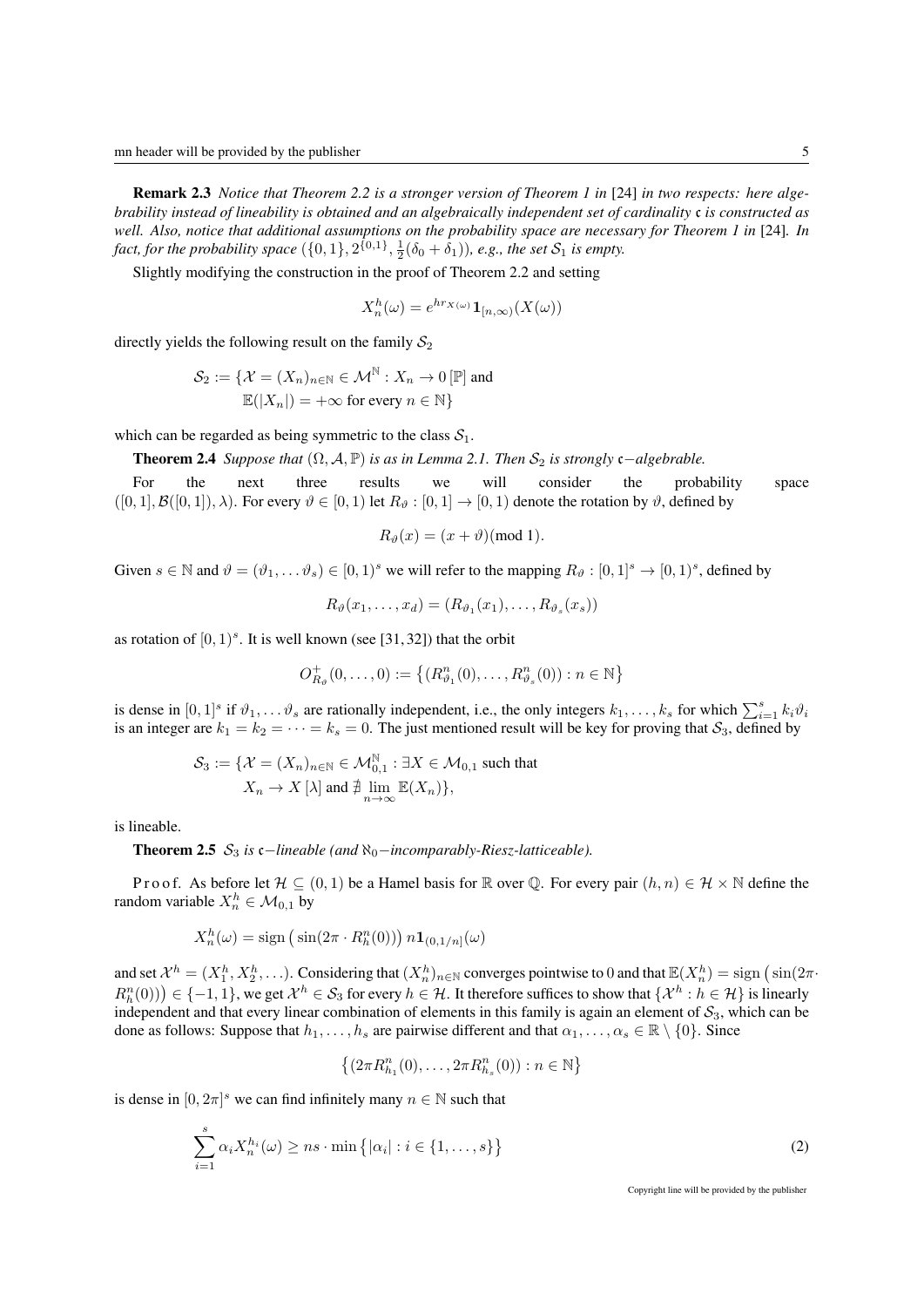holds for every  $\omega \in (0, 1/n)$ . As a direct consequence,  $\sum_{i=1}^{s} \alpha_i X_n^{h_i}$  can not be 0  $\lambda$ -almost everywhere, so  $\mathcal{X}^{h_1}, \ldots, \mathcal{X}^{h_s}$  are linearly independent.

Additionally, we obviously have that  $\sum_{i=1}^{s} \alpha_i X_n^{h_i}$  converges to 0 pointwise on [0, 1], and, arguing analogously as for inequality (2), we get the existence of infinitely many  $\overline{n} \in \mathbb{N}$  and infinitely many  $n \in \mathbb{N}$  such that

$$
\mathbb{E}\left(\sum_{i=1}^{s} \alpha_i X_{\overline{n}}^{h_i}\right) \geq s \cdot \min\left\{|\alpha_i| : i \in \{1, ..., s\}\right\}
$$
  

$$
\mathbb{E}\left(\sum_{i=1}^{s} \alpha_i X_{\underline{n}}^{h_i}\right) \leq -s \cdot \min\left\{|\alpha_i| : i \in \{1, ..., s\}\right\}
$$
 (3)

holds. Setting  $c := s \min\big\{|\alpha_i| : i \in \{1, \ldots, s\}\big\} > 0$  it follows that

$$
\liminf_{n \to \infty} \mathbb{E}\left(\sum_{i=1}^s \alpha_i X_n^{h_i}\right) \le -c < c \le \limsup_{n \to \infty} \mathbb{E}\left(\sum_{i=1}^s \alpha_i X_n^{h_i}\right),
$$

so  $\sum_{i=1}^s \alpha_i X_n^{h_i} \in \mathcal{S}_3$ .

To prove the second assertions we proceed as follows: For every  $k \in \mathbb{N}$  let  $(I_{k,n})_{n\in\mathbb{N}}$  denote a partition of  $(\frac{1}{k+1}, \frac{1}{k})$  into non degenerate intervals. Choose an irrational number  $h \in (0, 1)$  and let us set

$$
Z_{k,n}(\omega) = \frac{R_h^n(0)}{\lambda(I_{k,n})} \mathbf{1}_{I_{k,n}}(\omega)
$$

for every  $(k, n) \in \mathbb{N}^2$ . Then for every  $k \in \mathbb{N}$  we obviously have  $\lim_{n \to \infty} Z_{k,n}(\omega) = 0$  for every  $\omega \in [0, 1]$ , hence, considering  $\mathbb{E}(Y_{k,n}) = R_h^n(0)$  we have  $(Z_{k,n})_{n \in \mathbb{N}} \in S_3$  for every  $k \in \mathbb{N}$ . Moreover the vector space Hence, considering  $\mathbb{E}(Y_{k,n}) = R_k(0)$  we have  $(Z_{k,n})_{n \in \mathbb{N}} \in S_3$  for every  $k \in \mathbb{N}$ . Moreover the vector space  $\mathcal{M}$  generated by  $\{(Z_{k,n})_{n \in \mathbb{N}} : k \in \mathbb{N}\}$  is contained in  $S_3$  too. Letting  $(U_n)_{n \in \mathbb{N}}$ M we can find sequences  $(c_n^U)_{n\in\mathbb{N}}$ ,  $(c_n^V)_{n\in\mathbb{N}}$  in R such that all but finitely many elements are different from 0 and  $U_n = \sum_{k=1}^{\infty} c_k^U Y_{k,n}, V_n = \sum_{k=1}^{\infty} c_k^V Y_{k,n}$  holds for every  $n \in \mathbb{N}$ . The construction of  $Y_{k,n}$  implies that  $U=(U_n)_{n\in\mathbb{N}}, V=(V_n)_{n\in\mathbb{N}}$  fulfill

$$
(U \vee V)_n = \sum_{k=1}^{\infty} \max \{c_k^U, c_k^V\} Z_{k,n} \text{ and } (U \wedge V)_n = \sum_{k=1}^{\infty} \min \{c_k^U, c_k^V\} Z_{k,n},
$$

implying that  $U \vee V, U \wedge V \in \mathcal{M}$ . Since each pair  $(Z_{k_1,n})_{n \in \mathbb{N}}, (Z_{k_2,n})_{n \in \mathbb{N}}$  with  $k_1 \neq k_2$  is incomparable the proof is complete.  $\Box$ 

In a nutshell, Theorem 2.2, Theorem 2.4 and Theorem 2.5 show that, without a dominating integrable function, the family of sequences not fulfilling the Dominated Convergence Theorem (see [11]) is very large. We continue in this direction and derive additional results related to the interchangeability of the integral and the limit (also compare with Theorem 2 in [24]). Doing so we start with the family  $S_4$ , defined by

$$
\mathcal{S}_4 := \{ \mathcal{X} = (X_n)_{n \in \mathbb{N}} \in \mathcal{M}_{0,1}^{\mathbb{N}} : \exists X \in \mathcal{M}_{0,1} \text{ such that } X_n \to X [\lambda] \text{ and } \lim_{n \to \infty} \mathbb{E}(X_n) \neq \mathbb{E}(X) \}.
$$

Let us recall that, given  $\kappa$  a finite or infinite cardinality, a subset M of a linear space X is called *positively*  $\kappa$ -coneable (see [1]) in X if there exists an  $\kappa$ -dimensional set M such that  $\alpha M \subset M$  for every  $\alpha > 0$ .

**Theorem 2.6**  $S_4$  *is positively c-coneable.* 

Proof. Let  $\mathcal{H} \subseteq (-1,0)$  denote a Hamel basis for R over Q. For every pair  $(h,n) \in \mathcal{H} \times \mathbb{N}$  define the random variable  $X_n^h \in \mathcal{M}_{0,1}$  by

$$
X_n^h(\omega) = n^{1+h}(1+h) \,\omega^h \mathbf{1}_{(0,1/n]}(\omega).
$$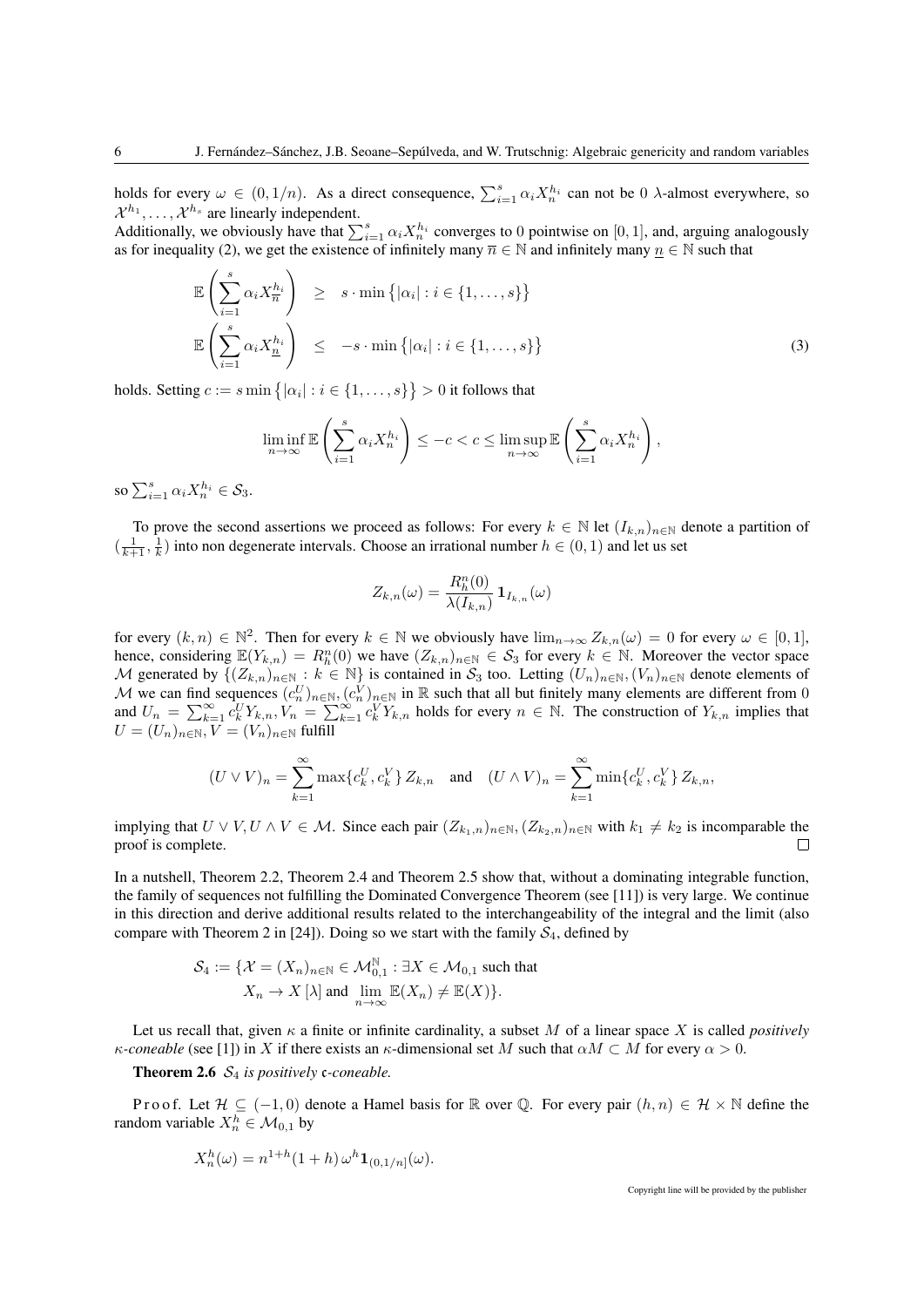and set  $\mathcal{X}^h = (X_1^h, X_2^h, \ldots)$ . Obviously  $\mathbb{E}(X_n^h) = 1$  and  $(X_n^h)_{n \in \mathbb{N}}$  converges pointwise to 0 for  $n \to \infty$ , so  $\mathcal{X}^h \in \mathcal{S}_4$  for every  $h \in \mathcal{H}$ .

Suppose now that  $n \in \mathbb{N}$ , that  $h_1, h_2, \ldots, h_s \in \mathcal{H}$  fulfill  $h_1 < h_2 < \cdots < h_s$  and that  $\alpha_1, \alpha_2, \cdots, \alpha_s \in$  $\mathbb{R} \setminus \{0\}$ . For  $\omega \in (0, 1/n]$  we obviously have

$$
\sum_{i=1}^{s} \alpha_i X_n^{h_i}(\omega) = \sum_{i=1}^{s} \alpha_i n^{1+h_i} (1+h_i) \, \omega^{h_i},
$$

so setting  $y = 1/\omega \ge n$  as well as  $\beta_i := \alpha_i n^{1+h_i} (1 + h_i)$  yields

$$
\sum_{i=1}^s \alpha_i X_n^{h_i}(\omega) = \sum_{i=1}^s \beta_i y^{-h_i} \longrightarrow \text{sign}(\beta_1) \cdot \infty \quad \text{for } y \to \infty.
$$

As direct consequence we can not have  $\sum_{i=1}^{s} \alpha_i X_n^{h_i} = 0$ , so the family  $\{\mathcal{X}_h : h \in \mathcal{H}\}\$  is linearly independent and it remains to check that each positive linear combination of elements in  $\{\mathcal{X}_h : h \in \mathcal{H}\}\$ is an element of  $\mathcal{S}_4$ too. The latter, however, is clear since for  $\alpha_1, \dots, \alpha_s > 0$  we have that  $\sum_{i=1}^s \alpha_i X_n^{h_i}$  converges to 0 for  $n \to \infty$ , so considering

$$
\mathbb{E}\left(\sum_{i=1}^{s} \alpha_i X_n^{h_i}\right) = \sum_{i=1}^{s} \alpha_i > 0
$$

the assertion follows.

**Remark 2.7** The proof of Theorem 2.6 also shows that the family  $S'_4$ , defined by

$$
\mathcal{S}'_4 := \Big\{ \mathcal{X} = (X_n)_{n \in \mathbb{N}} \in \mathcal{M}_{0,1}^{\mathbb{N}} : \exists X \in \mathcal{M}_{0,1} \text{ such that}
$$

$$
\mathbb{E}\left(\liminf_{n \to \infty} X_n\right) < \liminf_{n \to \infty} \mathbb{E}(X_n) \Big\},
$$

*is positively c-coneable (also see Theorem 3 in* [24]). In other words: The family of sequences  $(X_n)_{n\in\mathbb{N}}$  in  $\mathcal{M}_{0,1}$ *for which the inequality in Fatou's Lemma is sharp is very large.*

We continue in the spirit of Theorem 3 in [24], leave the probabilistic setup for two results and first consider the set  $S_5$ , defined by

$$
S_5 := L^1(\mathbb{R}, \mathcal{B}(\mathbb{R}), \lambda) \setminus L^{\infty}(\mathbb{R}, \mathcal{B}(\mathbb{R}), \lambda).
$$
\n(4)

The following result is a generalization of [18, theorem 2.6].

Theorem 2.8 S<sub>5</sub> *is strongly c-algebrable (and*  $\aleph_0$ −*incomparably-Riesz-latticeable).* 

P r o o f. For every  $\beta > 0$  define the (Borel measurable) function  $f_\beta : \mathbb{R} \to \mathbb{R}$  by

$$
f_{\beta}(x) = \sum_{n=1}^{\infty} n^{\beta} \mathbf{1}_{[n,n+2^{-n}]}(x).
$$

It is clear that  $f_\beta$  is not essentially bounded but it is an element of  $L^1(\mathbb{R}, \mathcal{B}(\mathbb{R}), \lambda)$  since

$$
||f_{\beta}||_1 = \int_{\mathbb{R}} f_{\beta} d\lambda = \sum_{n=1}^{\infty} \frac{n^{\beta}}{2^n} < \infty.
$$

Suppose that  $\mathcal{H} \subset (0,\infty)$  is a Hamel basis for R over Q. We will show that  $\{f_h : h \in \mathcal{H}\}\$ is algebraically independent and that it generates an algebra contained in  $S_5$ .

 $\Box$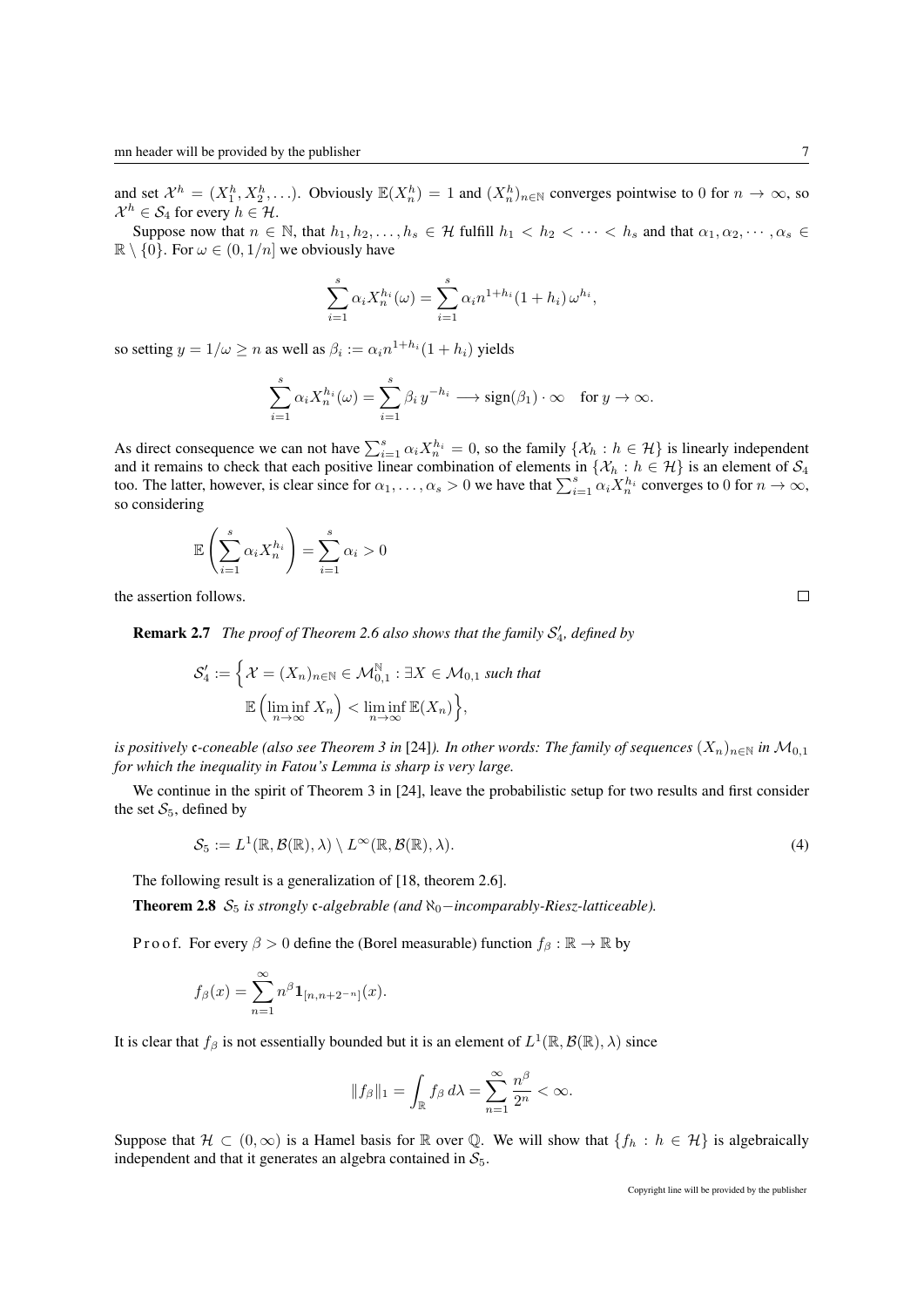(i) Suppose that  $p : \mathbb{R}^s \to \mathbb{R}$  is a non-zero polynomial without constant term and that  $h_1, \ldots, h_s$  are different elements in H. Then there exists some  $m \in \mathbb{N}$  such that  $p(f_{h_1}, \ldots, f_{h_s})$  can be expressed as

$$
p(f_{h_1},...,f_{h_s}) = \sum_{i=1}^m \alpha_i f_{\beta_i} = \sum_{n=1}^\infty \left( \mathbf{1}_{[n,n+2^{-n}]} \cdot \sum_{i=1}^m \alpha_i n^{\beta_i} \right)
$$

for every  $n \in \mathbb{N}$ . Thereby the coefficients fulfill  $\alpha_1, \ldots, \alpha_m \in \mathbb{R} \setminus \{0\}$  and  $0 < \beta_1 < \ldots < \beta_m$  holds. Considering  $\lim_{n\to\infty}\sum_{n=1}^m$  $i=1$  $\alpha_i n^{\beta_i} = sign(\alpha_m) \cdot \infty$  it follows that in this situation we can not have  $p(X_{h_1}, \dots, X_{h_s}) =$ 

0, so  $\{f_h : h \in \mathcal{H}\}\$ is algebraically independent.

(ii) The fact that  $p(X_{h_1},...,X_{h_s}) \in S_5$  is straightforward.

In order to prove the second assertion let  $(A_k)_{k\in\mathbb{N}}$  stand for a countable partition of N into sets having, each of them, cardinality  $\aleph_0$  and define the function  $h : \mathbb{R} \to \mathbb{R}$  as

$$
h(x) = \sum_{n=1}^{\infty} n \mathbf{1}_{[n,n+\frac{1}{2^n}]}(x).
$$

Furthermore, for every  $k \in \mathbb{N}$  set  $N_k = \bigcup_{n \in A_k} (n, n + 1]$  and define the function  $h_k : \mathbb{R} \to \mathbb{R}$  by  $h_k(x) =$  $h(x) \mathbf{1}_{N_k}(x)$ . Letting M denote the vector space generated by  $\{h_k : k \in \mathbb{N}\}\$ it follows that M is contained in  $S_5$ . Letting  $U, V$  denote elements of M we can find sequences  $(c_n^U)_{n \in \mathbb{N}}, (c_n^V)_{n \in \mathbb{N}}$  in  $\mathbb R$  such that all but finitely many elements are different from 0 and  $U = \sum_{k=1}^{\infty} c_k^U h_k$ ,  $V = \sum_{k=1}^{\infty} c_k^V h_k$  holds. The construction of  $h_k$  implies that  $U, V$  fulfill

$$
U \vee V = \sum_{k=1}^{\infty} \max\{c_k^U, c_k^V\} \, h_k \quad \text{and} \quad U \wedge V = \sum_{k=1}^{\infty} \min\{c_k^U, c_k^V\} \, h_k,
$$

implying that  $U \vee V, U \wedge V \in \mathcal{M}$ . Since each pair  $k_{k_1}, h_{k_2}$  with  $k_1 \neq k_2$  is incomparable the proof is complete.  $\Box$ 

**Remark 2.9** *The proof of Theorem 2.8 also works if we replace*  $\lambda$  *by any measure*  $\mu$  *which is absolutely continuous w.r.t.*  $\lambda$  *and whose density*  $k(x)$  *is bounded and fulfills*  $\int_{[n,n+2^{-n}]} k d\lambda > 0$  *for every*  $n \in \mathbb{N}$ . *Additionally, the proof can directly be translated to*

$$
\mathcal{S}'_5 := L^1(\Omega, \mathcal{A}, \mathbb{P}) \setminus L^\infty(\Omega, \mathcal{A}, \mathbb{P})
$$
\n<sup>(5)</sup>

*if the probability space*  $(\Omega, \mathcal{A}, \mathbb{P})$  *admits a (measurable) partition*  $A_1, A_2, \ldots$  *of*  $\Omega$  *fulfilling*  $p_n := \mathbb{P}(A_n) > 0$ *for every*  $n \in \mathbb{N}$  *and*  $\sum_{n=1}^{\infty} n^h p_n < \infty$  *for every*  $h > 0$ *.* 

For the next theorem we again consider the measure space  $(\mathbb{R}, \mathcal{B}(\mathbb{R}), \lambda)$ . We will let  $\mathcal{C}_0$  denote the family of all continuous functions  $f : \mathbb{R} \to \mathbb{R}$  vanishing in  $\pm \infty$ , i.e., verifying  $\lim_{x\to\infty} f(x) = 0 = \lim_{x\to\infty} f(x)$ . Slightly abusing notation and letting  $C_0$  also denote the family of all equivalence classes of elements in  $C_0$  (equivalence w.r.t. equality  $\lambda$ -almost everywhere) define the set  $S_6$  by

$$
\mathcal{S}_6 := \mathcal{C}_0 \setminus \bigcup_{p \in [1,\infty)} L^p(\mathbb{R}, \mathcal{B}(\mathbb{R}), \lambda).
$$
\n(6)

Then the following result holds:

**Theorem 2.10**  $S_6$  *is strongly c-algebrable.* 

Pro of. For every  $\beta > 1$  define

$$
f_{\beta}(x) = \begin{cases} 1 & \text{if } x \in [-e, e], \\ \frac{1}{(\ln|x|)^{\beta}} & \text{otherwise.} \end{cases}
$$

Then we clearly have that  $f_\beta \in S_6$  for every  $\beta \in (1,\infty)$ . Now, letting  $\mathcal{H} \subseteq (1,\infty)$  denote a Hamel basis of R over Q it suffices to show that  $\{f_h : h \in \mathcal{H}\}\$ is algebraically independent and that it generates an algebra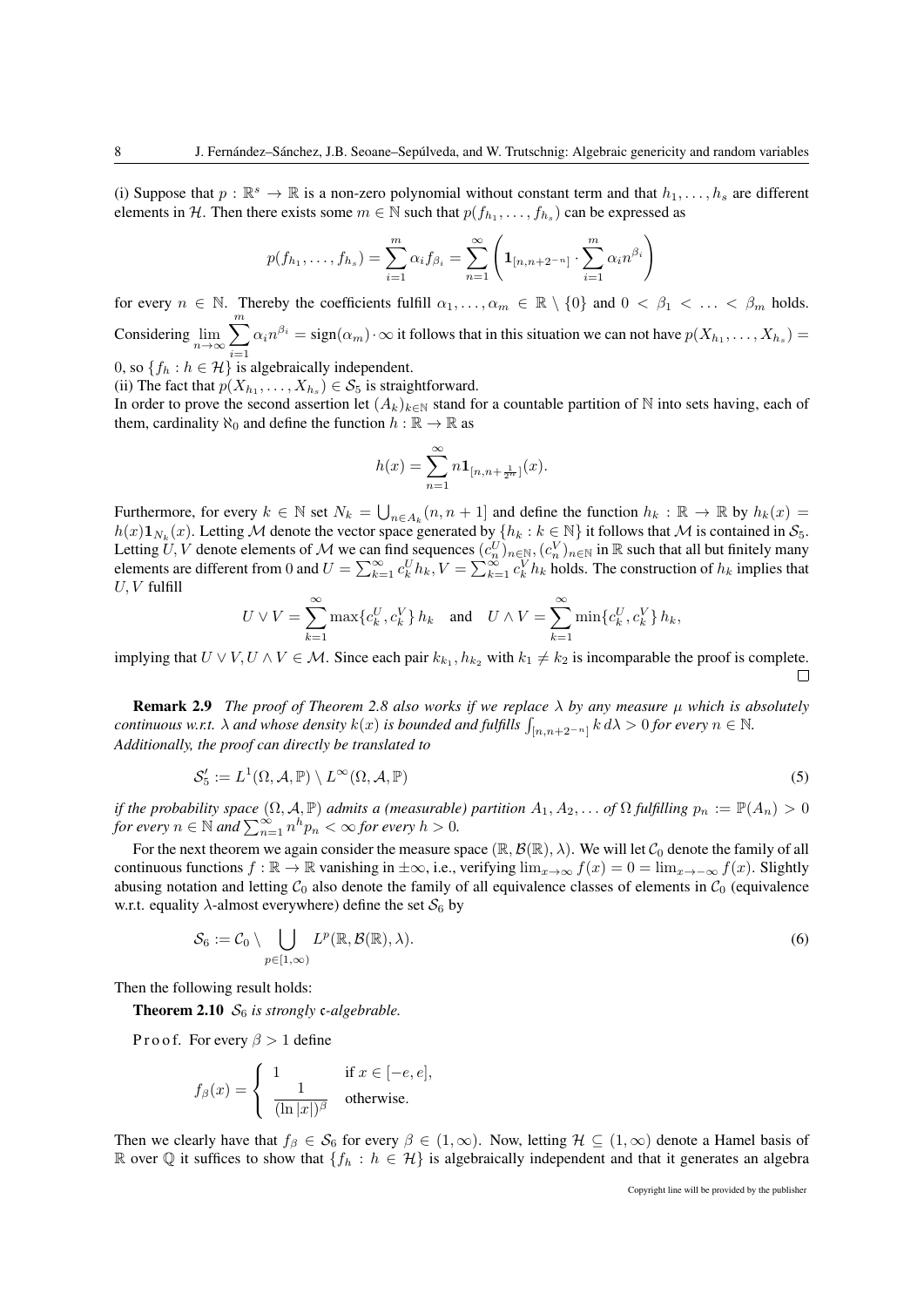contained in  $S_6$ .

Suppose that  $p : \mathbb{R}^s \to \mathbb{R}$  is a non-zero polynomial without constant term and that  $h_1, \ldots, h_n$  are different elements in H. Then there exists some  $m \in \mathbb{N}$  such that  $p(f_{h_1}, \ldots, f_{h_s})$  can be expressed as

$$
p(f_{h_1},\ldots,f_{h_s})=\sum_{i=1}^m \alpha_i f_{\beta_i}
$$

whereby the coefficients fulfill  $\alpha_1, \ldots, \alpha_m \in \mathbb{R} \setminus \{0\}$  and  $1 < \beta_1 < \ldots < \beta_m$  holds. If  $p(f_{h_1}, \ldots, f_{h_s}) = 0$ would hold then we would have

$$
0 = \left| \frac{\sum_{i=1}^{m} \alpha_i f_{\beta_i}(x)}{\alpha_1 f_{\beta_1}(x)} \right|
$$

which, however, contradicts the fact that the right handside converges to 1 for  $x \to \infty$ . Hence  $p(f_{h_1}, \ldots, f_{h_s}) \neq$ 0 and since  $p(f_{h_1},...,f_{h_s}) \notin L^p(\mathbb{R})$  for any p (use, for instance, the Comparison Test with  $|\alpha_1| f_{\beta_1}(x)$ ) we have that  $p(f_{h_1},...,f_{h_s}) \in S_6$  and the proof is complete.  $\Box$ 

We return to the probabilistic setting and focus on convergence of the arithmetic mean of a sequence of independent, centered, integrable random variables which are not identically distributed. Define the set  $S_7$  by

$$
\mathcal{S}_7 := \{ \mathcal{X} = (X_n)_{n \in \mathbb{N}} \in \mathcal{M}^{\mathbb{N}} : (X_n)_{n \in \mathbb{N}} \text{ independent, } \mathbb{E}(X_n) = 0
$$
  
for every  $n \in \mathbb{N}$ , and  $|\overline{X}_n| \to \infty$  [ $\mathbb{P}$ ] as  $n \to \infty$ },

where, as usual,  $\overline{X}_n = \frac{1}{n} \sum_{i=1}^n X_i$ . We will say that a probability space  $(\Omega, \mathcal{A}, \mathbb{P})$  enjoys the  $\star$ -property if it allows a sequence of independent random variables  $(X_n^s)_{(n,s)\in\mathbb{N}^2}$  such that

$$
\mathbb{P}(X_n^s = -n^s) = 1 - \frac{1}{n^{2s}}, \ \mathbb{P}(X_n^s = n^{3s} - n^s) = \frac{1}{n^{2s}} \tag{7}
$$

holds for all  $(n, s) \in \mathbb{N}^2$ . Notice that all Polish spaces with a non-atomic probability measure fulfill the  $\star$ -property (see, e.g., [33]).

**Theorem 2.11** *Suppose that*  $(\Omega, \mathcal{A}, \mathbb{P})$  *fulfills the*  $\star$ *-property. Then*  $S_7$  *is lineable.* 

P r o o f. In the following  $\varphi : \mathbb{N} \times \mathbb{N} \to \mathbb{N}$  denotes the bijection corresponding to the enumeration scheme sketched in Figure 1. Assuming that the random variables  $(X_n^s)_{(n,s)\in\mathbb{N}^2}$  are independent and distributed according to equation (7) we obviously get  $\mathbb{E}(X_n^s) = 0$  for all  $(n, s) \in \mathbb{N}^2$ . Fix  $s \in \mathbb{N}$ . Setting  $B_n := (X_n^s)^{-1}(\{-n^s\})$  for every  $n \in \mathbb{N}$  we have

$$
\sum_{n=1}^{\infty} \mathbb{P}(B_n^c) = \sum_{n=1}^{\infty} \frac{1}{n^{2s}} < \infty
$$

so the Borel-Cantelli Lemma (see [34]) implies  $\mathbb{P}(\limsup_{n\to\infty} B_n^c) = 0$ . Considering the measurable set

$$
A^s := \left(\limsup_{n \to \infty} B_n^c\right)^c
$$

it follows that  $\mathbb{P}(A^s) = 1$  and for every  $\omega \in A^s$  there exists some index  $n_0 = n_0(\omega, s) \in \mathbb{N}$  such that  $X_n^s(\omega) =$ n  $-n^s$  for all  $n \geq n_0$ . As direct consequence, setting  $Y_n^s := \left| \frac{1}{n} \right|$ n  $\sum_{n=1}^{\infty}$  $i=1$  $X_i^s|$  we have  $\lim_{n\to\infty}Y_n(\omega)=+\infty$  for every  $\omega\in$  $A^s$ . , i.e.,

$$
(X_1^s, X_2^s, \ldots) \in \mathcal{S}_7.
$$

 $(2, 1, 2, ...) \in \mathcal{O}_7$ .<br>The proof is complete if we show that  $\{X^s : s \in \mathbb{N}\}$  is linearly independent and that every linear combination of elements in the latter set is in  $S_7$  too, which can be done as follows. (i) Suppose that  $m \in \mathbb{N}$ , that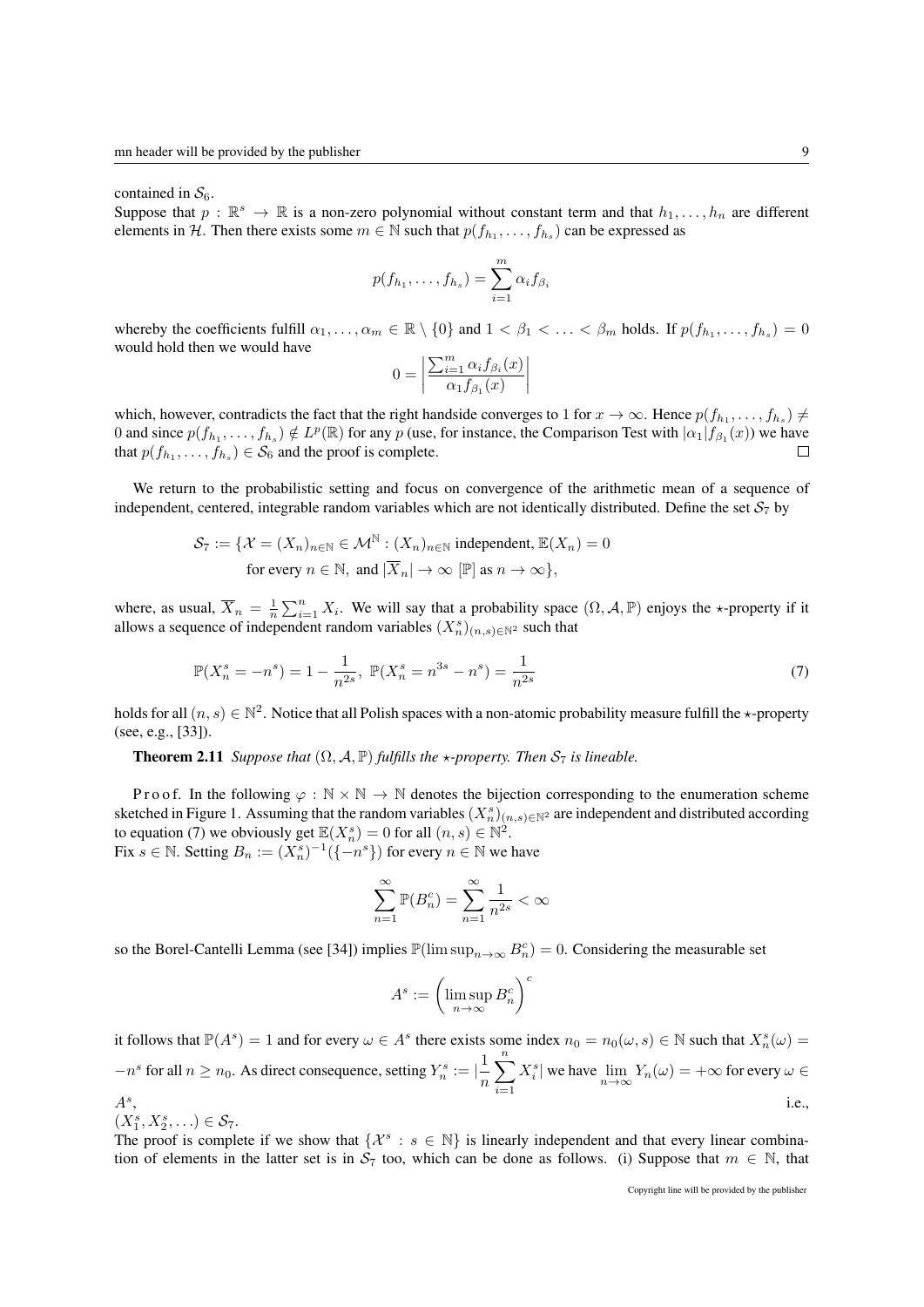

Fig. 1 Enumeration scheme describing the function  $\varphi$ .

 $1 \leq s_1 < s_2 < \cdots < s_m$ , that  $\alpha_1, \ldots \alpha_m \in \mathbb{R} \setminus \{0\}$  and set  $Z := \sum_{i=1}^m \alpha_i X_n^{s_i}$ . Then obviously  $\mathbb{E}(Z) = 0$ , so considering the fact that  $\mathbb{V}(X_n^{s_i}) > 0$  holds for every  $i \in \{1, ..., m\}$  and using independence we get

$$
\mathbb{V}(Z) = \mathbb{E}\left(Z^2\right) = \mathbb{E}\left(\sum_{i,j=1}^m \alpha_i \alpha_j X_n^{s_i} X_n^{s_j}\right) = \sum_{i=1}^m \alpha_i^2 \mathbb{V}(X_n^{s_i}) > 0,
$$

implying that  $Z$  can not be identically  $0$  almost surely. (ii) Let  $s_1, \ldots, s_m$  and  $\alpha_1, \ldots, \alpha_m$  as before, set  $\mathcal{Y} = \sum_{i=1}^m \alpha_i \mathcal{X}^{s_i}$  as well as  $Z_n := \frac{1}{n} \sum_{i=1}^n Y_i$  for every  $n \in \mathbb{N}$ . Proceeding as before yields the existence of a set  $A^{s_i} \in A$  with  $\mathbb{P}(A^{s_i}) = 1$  for every  $i \in \{1, ..., m\}$ . Setting  $A := \bigcap_{i=1}^{m} A^{s_i}$  we get  $\mathbb{P}(A) = 1$  and for every  $\omega \in A$  there exists some index  $n_0 = n_0(\omega) \in \mathbb{N}$  such that for every  $n \ge n_0$  we have  $X_n^{s_i}(\omega) = -n^{s_i}$  for every  $i \in \{1, ..., m\}$ . For such  $\omega$  and  $n \ge n_0$  we therefore get

$$
Y_n(\omega) = \sum_{i=1}^m \alpha_i X_n^{s_i}(\omega) = -\sum_{i=1}^m \alpha_i n^{s_i},
$$

implying

$$
Z_n(\omega) = \frac{1}{n} \sum_{j=1}^{n_0 - 1} Y_j(\omega) + \frac{1}{n} \sum_{j=n_0}^n Y_j(\omega)
$$
  
= 
$$
\frac{1}{n} \sum_{j=1}^{n_0 - 1} Y_j(\omega) + \underbrace{\frac{n - n_0 + 1}{n} \left( - \sum_{i=1}^m \alpha_i n^{s_i} \right)}_{\longrightarrow 0 \text{ for } n \to \infty}.
$$

We have shown  $|Z_n| \longrightarrow +\infty$  [P], i.e.,  $\mathcal{Y} \in \mathcal{S}_7$ .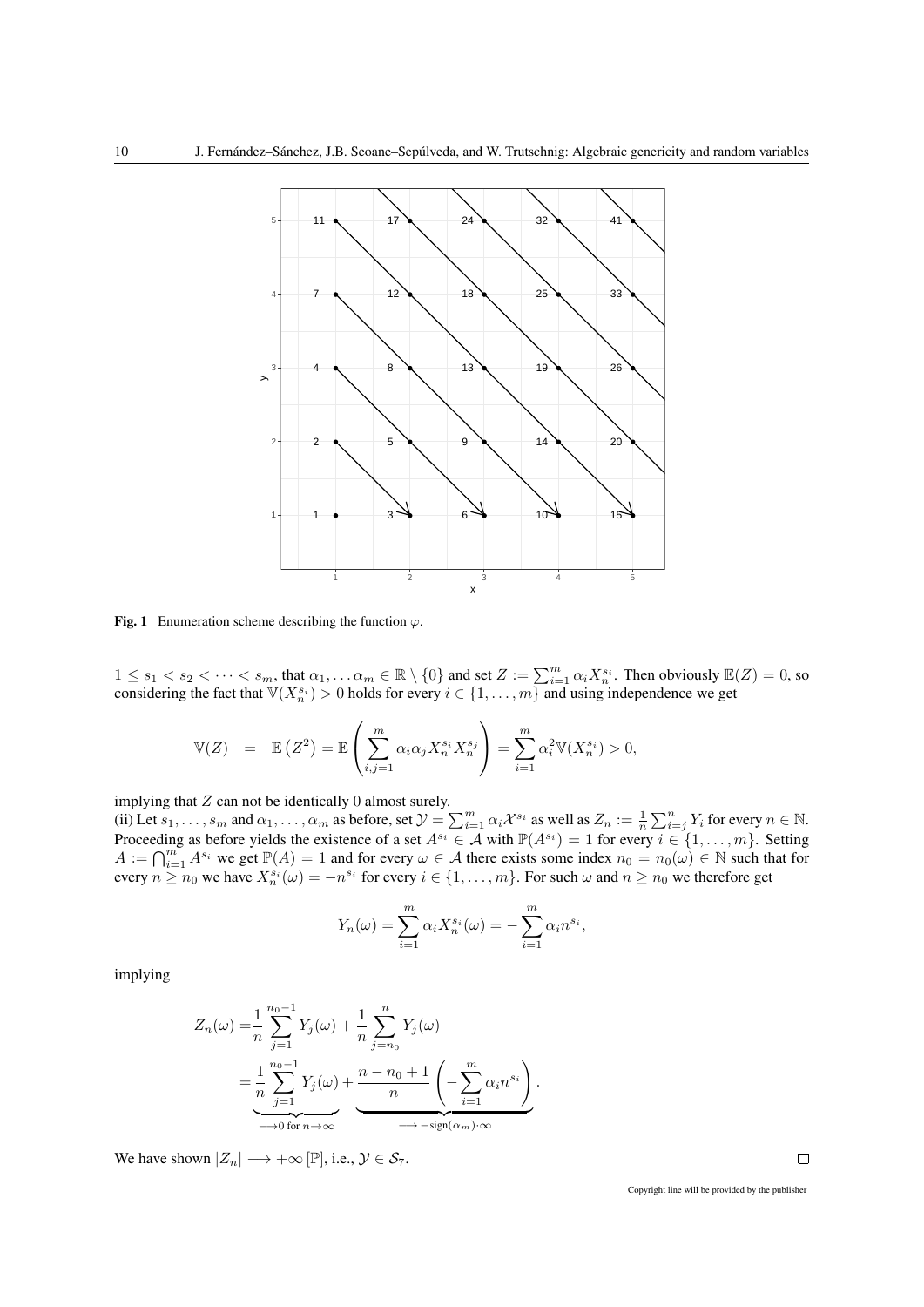It is well known that almost sure convergence of a sequence  $(X_n)_{n\in\mathbb{N}}$  of random variables implies convergence in probability but not vice versa (see [34]). We now show that the family of all sequences converging in probability but in almost no point is large. Let us now consider

$$
\mathcal{S}_8 := \left\{ \mathcal{X} = (X_n)_{n \in \mathbb{N}} \in \mathcal{M}_{0,1}^{\mathbb{N}} : \exists X \in \mathcal{M}_{0,1} \text{ such that } X_n \to X \text{ in probability, but } \right.
$$

$$
\lambda(\{\omega \in [0,1]: \lim_{n \to \infty} X_n(\omega) = X(\omega)\}) = 0 \right\},
$$

Recall that the following result was recently proved in [19, theorem 2.2], although (for the sake of completeness) we include here below a similar proof since it will be useful to understand the forthcoming Remarks 2.13 and 2.14, which are results of independent interest that rely on Theorem 2.12 ([19, theorem 2.2]).

**Theorem 2.12**  $S_8$  is strongly c-algebrable.

Proof. For every  $\beta > 1$  define

$$
X_n^{\beta}(\omega) = e^{\beta w} \mathbf{1}_{I_n}(\omega) \tag{8}
$$

with  $I_n = \left[\frac{k}{2^l}, \frac{k+1}{2^l}\right)$  whereby  $(l, k)$  denotes the unique pair of integers with  $m \in \{1, \ldots, n\}, k \in \{0, \ldots, 2^l-1\}$ fulfilling  $n = 2^l + k$ . Obviously we have  $(X_n^{\beta})_{n \in \mathbb{N}} \in S_8$  for every  $\beta > 1$ , thus convergence to 0 in probability is clear and we have pointwise convergence only for  $\omega = 1$ . Let  $\mathcal{H} \subseteq (1, \infty)$  denote a Hamel basis of  $\mathbb R$  over  $\mathbb Q$ . It suffices to show that  $\{\mathcal{X}^h : h \in \mathcal{H}\}$  is algebraically independent and that it generates an algebra contained in  $S_8$ , which can be done as follows:

(i) Suppose that  $p : \mathbb{R}^s \to \mathbb{R}$  is a non-zero polynomial without constant term and that  $h_1, \ldots, h_s$  are different elements in H. Then there exists some  $m \in \mathbb{N}$  such that  $p(X_n^{h_1}, \ldots, X_n^{h_s})$  can be expressed as

$$
p(X_n^{h_1}, \dots, X_n^{h_s}) = \sum_{i=1}^m \alpha_i X_n^{\beta_i}
$$
\n(9)

for every  $n \in \mathbb{N}$ , whereby the coefficients fulfill  $\alpha_1, \ldots, \alpha_m \in \mathbb{R} \setminus \{0\}$  and  $1 \lt \beta_1 \lt \ldots \lt \beta_m$  (and neither the coefficients nor  $\beta_1, \ldots, \beta_m$  depend on n). It is well known that the family of exponential functions is linearly independent on each interval. While the standard proof considers the Wronskian, in our setting we can alternatively simply calculate higher order derivatives and use the fact that  $\sum_{i=1}^{m} \alpha_i \beta_i^k e^{\beta_i \omega}$  converges to  $sign(\alpha_m) \cdot \infty$  for  $k \to \infty$ . Altogether we conclude that  $p(X_n^{h_1}, \ldots, X_n^{h_s})$  can not be identical to 0, i.e.  $\{X^h :$  $h \in \mathcal{H}$  is algebraically independent.

(ii) For every  $n \in \mathbb{N}$  set

$$
Y_n(\omega) := p(X_n^{h_1}, \dots, X_n^{h_s})(\omega) = \mathbf{1}_{I_n}(\omega) \sum_{i=1}^m \alpha_i e^{\beta_i \omega}.
$$

Obviously  $(Y_n)_{n\in\mathbb{N}}$  converges to 0 in probability. Since  $Y_n(\omega)$  can only converge to 0 for  $\omega = 1$  and for each  $\omega \in [0,1)$  fulfilling  $\sum_{i=1}^{m} \alpha_i e^{\beta_i \omega} = 0$ , the set  $\{\omega \in [0,1]: \lim_{n \to \infty} X_n(\omega) = 0\}$  is finite, hence of Lebesgue measure 0.  $\Box$ 

Remark 2.13 *Slightly modifying the proof of Theorem 2.12 and considering*

$$
X_n^{\beta}(\omega) = e^{n\beta w} \mathbf{1}_{I_n}(\omega)
$$

it is straightforward to show that  $\mathcal{S}'_8$ , defined by

$$
\mathcal{S}'_8 := \{ \mathcal{X} = (X_n)_{n \in \mathbb{N}} \in \mathcal{M}_{0,1}^{\mathbb{N}} : X_n \to 0 \text{ in probability,}
$$
  

$$
\limsup_{n \to \infty} |X_n| = +\infty [\mathbb{P}], \quad \liminf_{n \to \infty} |X_n| = 0 [\mathbb{P}] \},
$$

*is strongly* c*-algebrable.*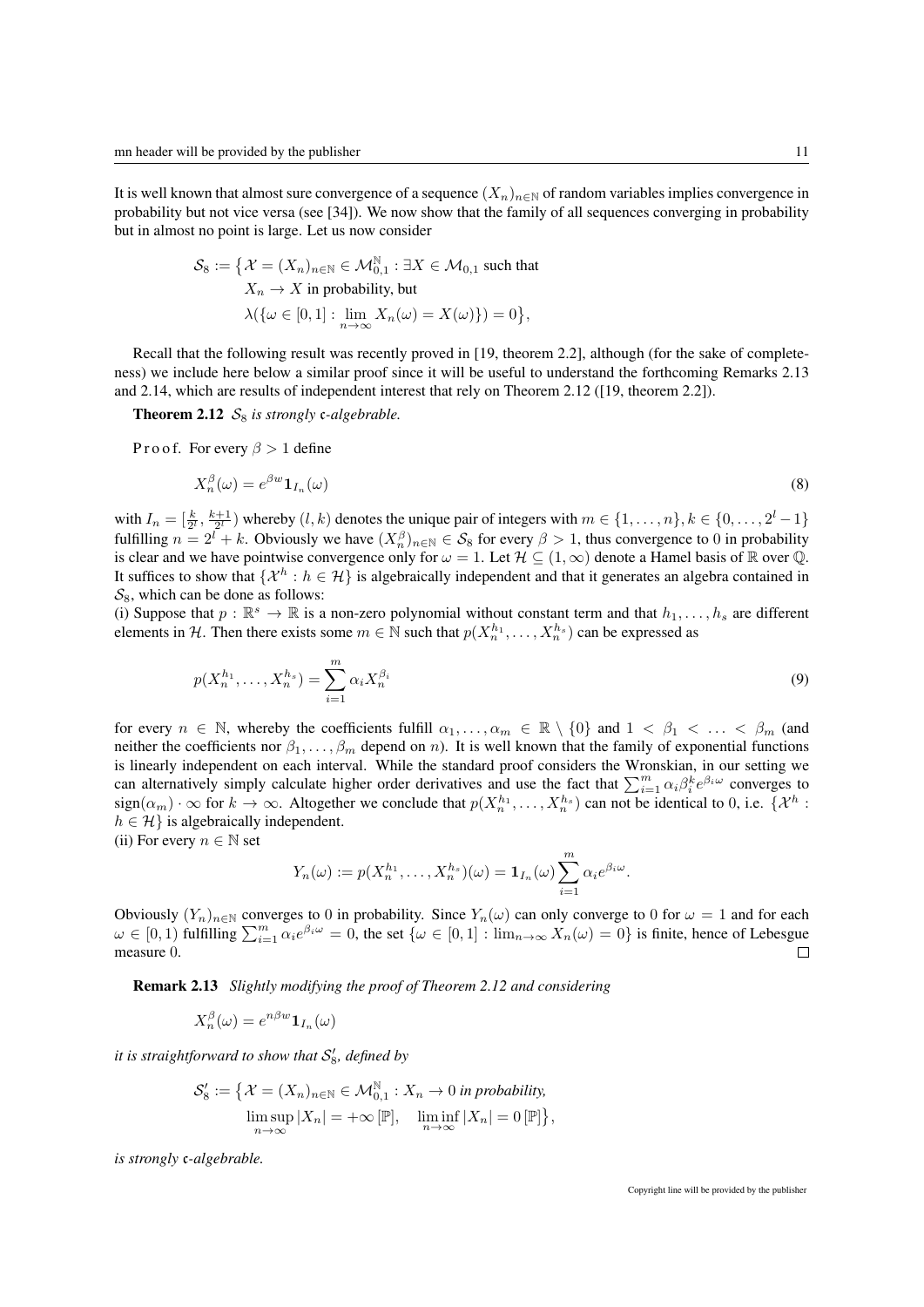**Remark 2.14** As we did in, for example, Theorem 2.8 it can be shown, in a similar fashion, that  $S_8$  is ℵ0−*incomparably-Riesz-latticeable as well.*

We stick to convergence on probability and show that the family of all sequences converging in probability but not being Cesàro<sup>1</sup> convergent is large too. More precisely, defining

$$
\mathcal{S}_9 := \left\{ \mathcal{X} = (X_n)_{n \in \mathbb{N}} \in \mathcal{M}_{0,1}^{\mathbb{N}} : \exists X \in \mathcal{M}_{0,1} \text{ such that } X_n \to X \text{ in probability, } \right.
$$
  
but  $\lambda(\{\omega \in [0,1]: \lim_{n \to \infty} \overline{X}_n(\omega) = X(\omega)\}) = 0 \right\}$ 

the following result holds:

**Theorem 2.15**  $S_9$  *is strongly c-algebrable.* 

Proof. We proceed similar as in the proof of Theorem 2.12 and set

$$
X_n^{\beta}(\omega) = e^{n\beta(w+1)} \mathbf{1}_{I_n}(\omega)
$$

for every  $\beta > 1$  and  $\omega \in [0,1]$ . If  $(X_n^{\beta}(\omega))_{n \in \mathbb{N}}$  would be Cesaro convergent then we would also have  $\lim_{n\to\infty}\frac{X_n^{\beta}(\omega)}{n} = 0$ . It is, however, not difficult to show that the latter can not hold: Fix  $\omega \in [0,1)$  and let  $(b_1, b_2, \ldots) \in \{0, 1\}^{\mathbb{N}}$  denote the binary expansion of  $\omega$  (to assure uniqueness of the representation we only consider representations with infinitely many zeros), i.e.  $\omega = \sum_{i=1}^{\infty} \frac{b_i}{2^i}$ . Furthermore, for every  $l \in \mathbb{N}$  set

$$
\omega_l:=\sum_{i=1}^l\frac{b_i}{2^i}=:\frac{k_l}{2^l}.
$$

Considering  $n_l = 2^l + k_l$  we have  $\omega_l \in I_{n_l}$  for every  $l \in \mathbb{N}$  and it follows that  $\frac{1}{n_l} X_{n_l}^{\beta}(\omega) = \frac{1}{n_l} e^{n_l \beta(\omega+1)}$ . Convergence to  $+\infty$  of the right hand side yields a contradiction. Hence we have shown that  $(X_n^{\beta})_{n\in\mathbb{N}}\in\mathcal{S}_9$  for every  $\beta > 1$ . Letting  $\mathcal{H} \subseteq (1,\infty)$  again denote a Hamel basis of  $\mathbb R$  over  $\mathbb Q$  the proof is complete if we can show that  $\{\mathcal{X}^h : h \in \mathcal{H}\}$  is algebraically independent and generates an algebra contained in  $\mathcal{S}_9$ . Letting  $p : \mathbb{R}^s \to \mathbb{R}$ denote a non-zero polynomial without constant term and  $h_1, \ldots, h_n$  pairwise different elements in H we get the presentation (9) and it follows analogously that  $\{\mathcal{X}^h : h \in \mathcal{H}\}$  is algebraically independent.

To show  $p(X_n^{h_1},...,X_n^{h_s}) \in S_9$  we set  $Y_n = p(X_n^{h_1},...,X_n^{h_s})$ , proceed as in the first part of the proof and use that fact that for every  $\omega \in [0, 1)$  and sufficiently large  $l \in \mathbb{N}$  we have  $|Y_{n_l}(\omega)| \ge |\alpha_m| e^{n_l \beta_m (\omega + 1)} \frac{1}{2}$ , implying that  $\frac{Y_{n_l}(\omega)}{n_l}$  $\frac{d_{l_l}(\omega)}{n_l}$  does not converge to 0 for  $l \to \infty$ .  $\Box$ 

**Remark 2.16** The proof of Theorem 2.15 directly yields the following byproduct: The family  $S'_9$ , defined by

$$
\mathcal{S}'_9 := \{ \mathcal{X} = (X_n)_{n \in \mathbb{N}} \in \mathcal{M}_{0,1}^{\mathbb{N}} : \exists X \in \mathcal{M}_{0,1} \text{ such that } X_n \to X \text{ in probability but } \|X_n - X\|_1 \to 0 \text{ as } n \to \infty \}
$$

*is strongly* c*-algebrable.*

**Remark 2.17** As we did in, for example, Theorem 2.8 it can be shown, in a similar fashion, that  $S_9$  is ℵ0−*incomparably-Riesz-latticeable as well.*

We complete the paper with one more result outside the probabilistic setting. Suppose that  $(\Omega, \mathcal{A}, \mu)$  is an infinite measure space. We will say that a sequence  $(f_n)_{n\in\mathbb{N}}$  of measurable functions that converges to a measurable function  $f$   $\mu$ -almost everywhere does not fulfill Egorov's property if it does not converge to f uniformly outside a set of finite measure. Recall that Egorov's theorem says that on finite measure spaces  $\mu$ -almost everywhere convergence implies uniform convergence outside arbitrarily small sets (see [26]). Define the set  $S_{10}$  by

$$
\mathcal{S}_{10} := \{ \mathcal{F} = (f_n)_{n \in \mathbb{N}} \in \mathcal{M}(\mathbb{R}, \mathcal{B}(\mathbb{R}), \mu)^{\mathbb{N}} : \exists f \text{ with } f_n \to f[\mu] \}
$$
  
but  $(f_n)_{n \in \mathbb{N}}$  does not enjoy Egorov's property}.

Then  $S_{10}$  has the following property:

<sup>&</sup>lt;sup>1</sup> Let us recall that the Cesàro sum is defined as the limit, as  $n$  tends to infinity, of the sequence of arithmetic means of the first  $n$  random variables of a given sequence, that is,  $\overline{X_n} \to \infty$   $(n \to \infty)$ .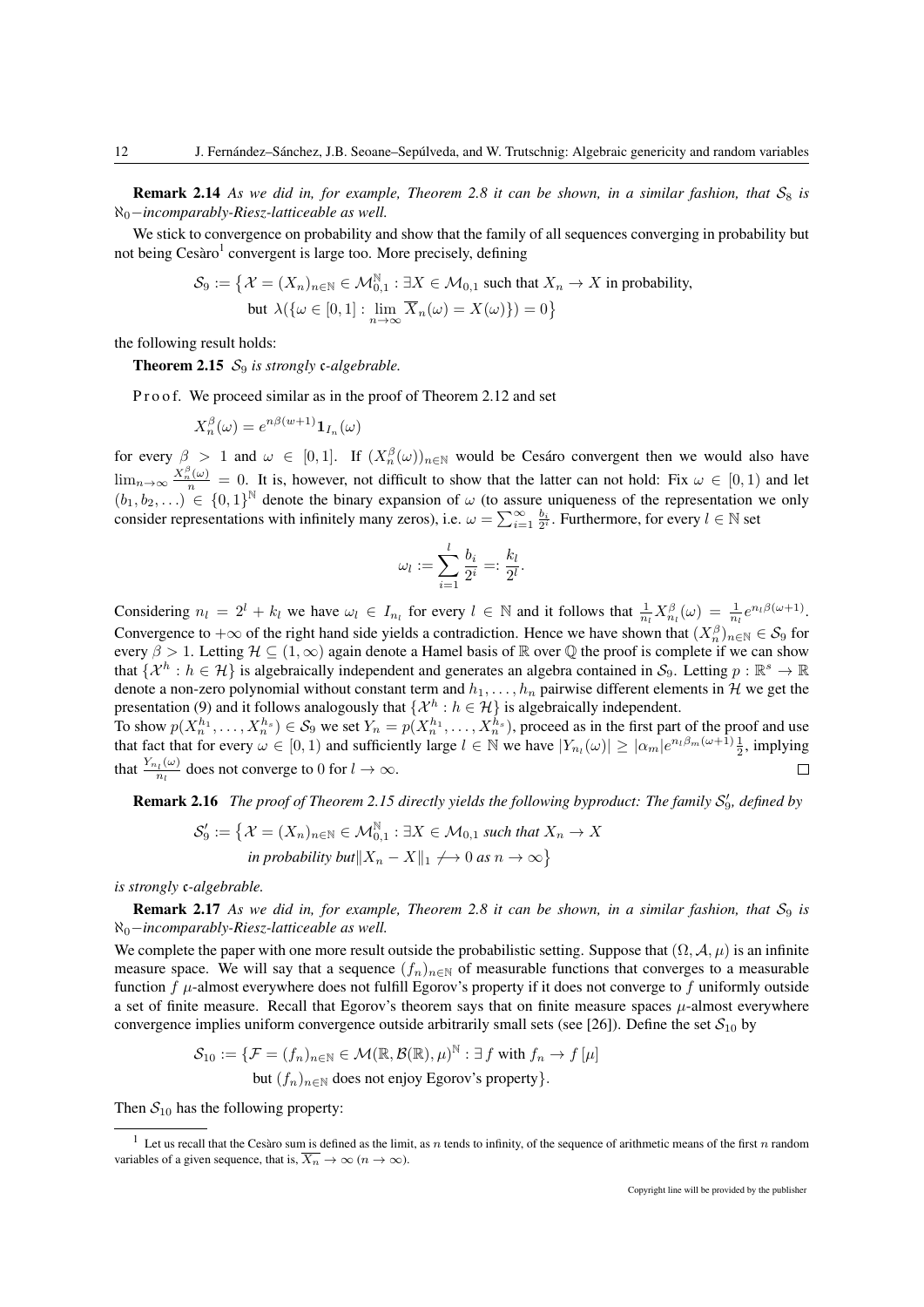**Theorem 2.18**  $S_{10}$  is c-strongly algebrable.

Proof. For every  $\beta \in (0,\infty)$  define the measurable function  $f_n^{\beta} : \mathbb{R} \to \mathbb{R}$  by  $f_n^{\beta}(\omega) := e^{\beta \omega} \mathbf{1}_{[n,\infty)}(\omega)$ . Then obviously  $(f_n^{\beta})_{n \in \mathbb{N}} \in S_{10}$  for every  $\beta \in (0,\infty)$ . Let  $\mathcal{H} \subseteq (1,2)$  denote a Hamel basis of  $\mathbb R$  over  $\mathbb Q$ . We are going to show that  $\{\mathcal{F}^h : h \in \mathcal{H}\}$  is algebraically independent and generates an algebra contained in  $S_{10}$ . If  $p:\mathbb{R}^s\to\mathbb{R}$  denotes a non-zero polynomial without constant term and  $h_1,\ldots,h_s$  pairwise different elements in H then  $p(f_n^{h_1}, \ldots, f_n^{h_s})$  can be expressed as

$$
p(f_n^{h_1},...,f_n^{h_s}) = \sum_{i=1}^m \alpha_i f_n^{\beta_i} =: g_n
$$

for every  $n \in \mathbb{N}$ , whereby  $\alpha_1, \ldots, \alpha_m \in \mathbb{R} \setminus \{0\}$  and  $1 \lt \beta_1 \lt \ldots \lt \beta_m$  do not depend on n. Consider  $\lim_{\omega \to \infty} g_n(\omega) = \text{sign}(\alpha_m) \cdot \infty$ , so  $g_n$  can not be identical to 0, i.e.,  $\{\mathcal{F}^h : h \in \mathcal{H}\}\$ is algebraically independent. To show that the algebra generated by the latter set is contained in  $S_{10}$  a simple growth argument (already used in the paper) can be applied.  $\Box$ 

## References

- [1] A. Aizpuru, C. Pérez-Eslava, F. J. García-Pacheco, and J. B. Seoane-Sepúlveda, *Lineability and coneability of discontinuous functions on* R, Publ. Math. Debrecen 72 (2008), no. 1-2, 129–139.
- [2] R. M. Aron, L. Bernal González, D. M. Pellegrino, and J. B. Seoane Sepúlveda, *Lineability: the search for linearity in mathematics*, Monographs and Research Notes in Mathematics, CRC Press, Boca Raton, FL, 2016.
- [3] R. M. Aron, F. J. García-Pacheco, D. Pérez-García, and J. B. Seoane-Sepúlveda, On dense-lineability of sets of functions on R, Topology 48 (2009), no. 2-4, 149–156, DOI 10.1016/j.top.2009.11.013.
- [4] R. M. Aron, V. I. Gurariy, and J. B. Seoane-Sepúlveda, *Lineability and spaceability of sets of functions on* R, Proc. Amer. Math. Soc. 133 (2005), no. 3, 795–803, DOI 10.1090/S0002-9939-04-07533-1.
- [5] M. Balcerzak, A. Bartoszewicz, and M. Filipczak, *Nonseparable spaceability and strong algebrability of sets of continuous singular functions*, J. Math. Anal. Appl. 407 (2013), no. 2, 263–269.
- [6] A. Bartoszewicz, M. Bienias, and S. Głąb, *Independent Bernstein sets and algebraic constructions*, J. Math. Anal. Appl. 393 (2012), no. 1, 138–143.
- [7] A. Bartoszewicz and S. Głąb, *Algebrability of conditionally convergent series with Cauchy product*, J. Math. Anal. Appl. 385 (2012), no. 2, 693–697.
- [8] A. Bartoszewicz, M. Bienias, and S. Głab, *Lineability within Peano curves, martingales, and integral theory*, J. Funct. Spaces Art. **ID** 9762491 (2018).
- [9] A. Bartoszewicz and S. Głąb, *Strong algebrability of sets of sequences and functions*, Proc. Amer. Math. Soc. 141 (2013), no. 3, 827-835, DOI 10.1090/S0002-9939-2012-11377-2.
- [10] F. Bastin, J. A. Conejero, C. Esser, and J. B. Seoane-Sepúlveda, Algebrability and nowhere Gevrey differentiability, Israel J. Math. 205 (2015), no. 1, 127–143, DOI 10.1007/s11856-014-1104-1.
- [11] L. Bernal-González, M. C. Calderón-Moreno, M. Murillo-Arcila, and J. A. Prado-Bassas, *Undominated sequences of integrable functions*, Mediterr. J. Math., Accepted for Publication.
- [12] L. Bernal-González, H. J. Cabana-Méndez, G. A. Muñoz-Fernández, and J. B. Seoane-Sepúlveda, On the dimension of subspaces of *continuous functions attaining their maximum finitely many times*, Trans. Amer. Math. Soc., Accepted for Publication, 2019.
- [13] L. Bernal-González, M. C. Calderón-Moreno, A. Jung, and J. A. Prado-Bassas, Subspaces of frequently hypercyclic functions for se*quences of composition operators*, Constr. Approx. 50 (2019), no. 2, 323–339, DOI 10.1007/s00365-019-09455-4.
- [14] L. Bernal-González, J. A. Conejero, M. Murillo-Arcila, and J. B. Seoane-Sepúlveda, [*S*]-linear and convex structures in function fami*lies*, Linear Algebra Appl. 579 (2019), 463–483, DOI 10.1016/j.laa.2019.07.003.
- [15] L. Bernal-González and M. Ordóñez Cabrera, *Lineability criteria, with applications*, J. Funct. Anal. 266 (2014), no. 6, 3997-4025, DOI 10.1016/j.jfa.2013.11.014.
- [16] L. Bernal-González, D. Pellegrino, and L. B. Seoane-Sepúlyeda, *Linear subsets of nonlinear sets in topological vector spaces*, Bull. Amer. Math. Soc. (N.S.) 51 (2014), no. 1, 71-130, DOI 10.1090/S0273-0979-2013-01421-6.
- [17] F. J. Bertoloto, G. Botelho, V. V. Fávaro, and A. M. Jatobá, *Hypercyclicity of convolution operators on spaces of entire functions*, Ann. Inst. Fourier (Grenoble) 63 (2013), no. 4, 1263–1283, DOI 10.5802/aif.2803 (English, with English and French summaries).
- [18] M. C. Calderón-Moreno, P. Gerlach-Mena, and J. A. Prado-Bassas, Algebraic structure of continuous, unbounded and integrable func*tions*, J. Math. Anal. Appl. 470 (2019), 248–259.